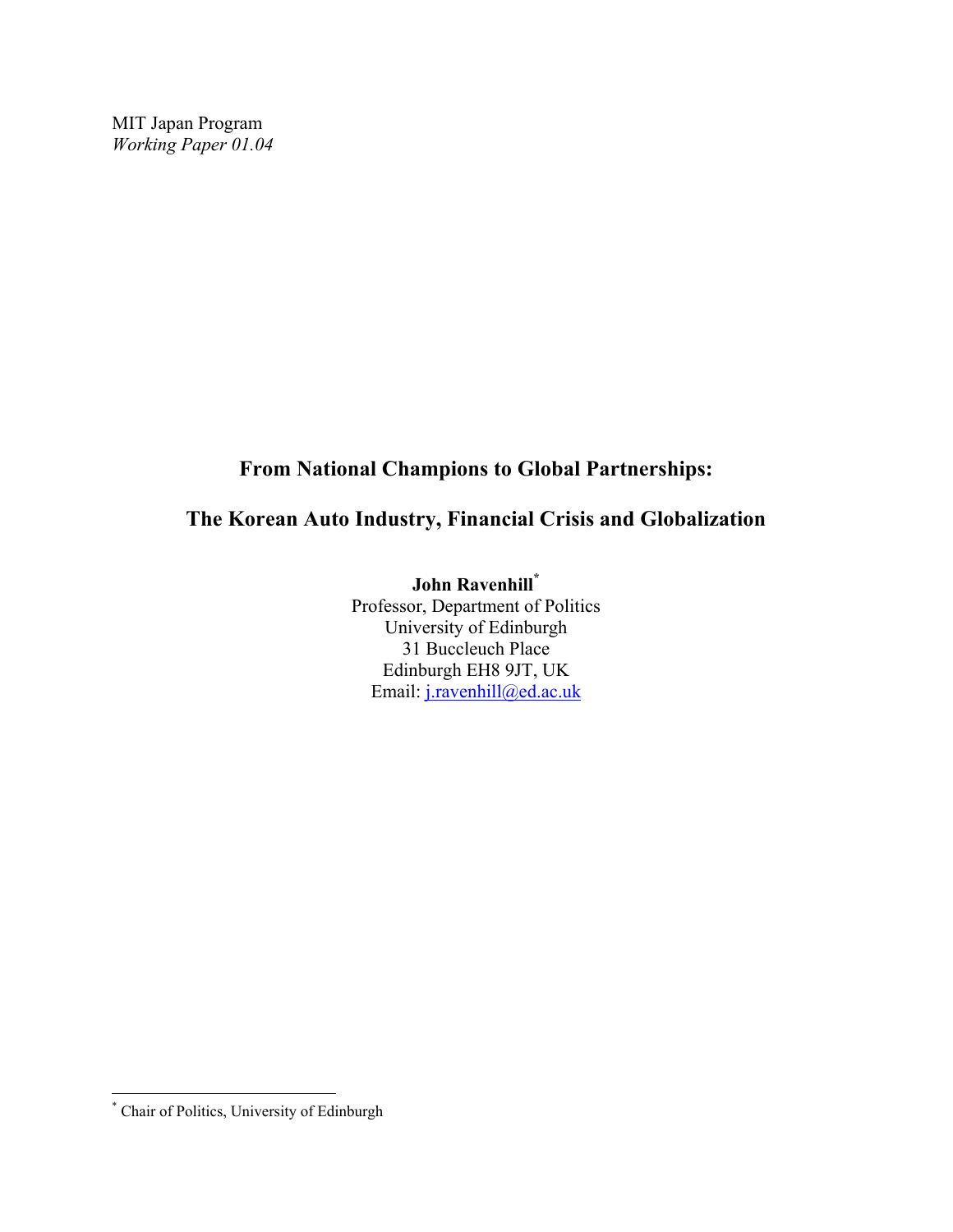### **MIT Japan Program**  *Working Paper Series 01.04*

Center for International Studies Massachusetts Institute of Technology Room E38-7<sup>th</sup> Floor Cambridge, MA 02139 Phone: 617-252-1483 Fax: 617-258-7432

Date of Publication: June 4, 2001

# **© MIT Japan Program**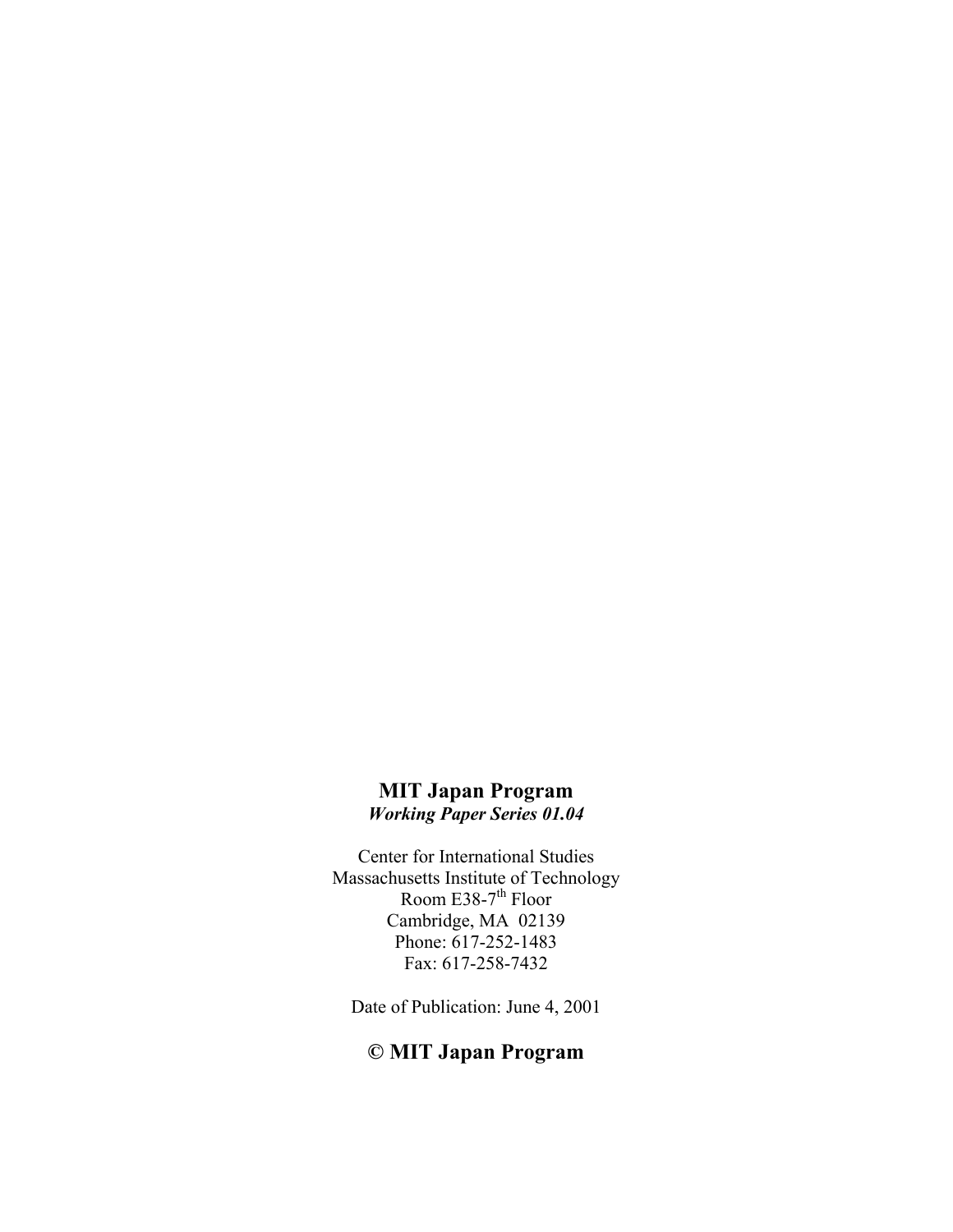### **Introduction**

Of the five Asian economies most severely affected by the financial crises of 1997-98, the Republic of Korea has experienced the most fundamental institutional transformation. For some observers, the Korean response to the crises was all the more surprising because its economic record over the previous three decades had been far superior to that of the other crisis economies—Indonesia, Malaysia, the Philippines and Thailand. Korea had sustained a higher rate of economic growth (an average of close to 8 percent) for longer (more than three decades) than the Southeast Asian crisis economies.<sup>[1](#page-2-0)</sup> Korean corporations had become household names in the West in consumer electronics, automobiles, and domestic appliances. A Korean company, Daewoo, was the only corporation not based in Europe, Japan or the United States that ranked in the mid 1990s in the top 50 of the world's multinationals.<sup>[2](#page-2-1)</sup> Korean companies had logged an impressive number of patents in industrialized economies (see Linsu Kim's chapter in this volume). Korea alone of the "Gang of Four" East Asian newly-industrialising economies had gained admission to the "rich man's club," the Organization for Economic Cooperation and Development.

The crisis that afflicted the Korean economy in 1997-98, however, was more than just a financial crisis. It was a systemic crisis—the direct consequence of a developmental strategy that had encouraged corporations to rely excessively on bank lending, to diversify outside their areas of core competence, and to seek market share rather than profitability. Specialization in sectors in which worldwide surplus capacity was growing, difficulties in penetrating the markets of industrialized economies, and excessive debt burdens severely depressed the profitability of Korean corporations in the 1990s. Even during the boom years of 1994 and 1995, the peak of the business cycle, *chaebol* (family-owned corporate groupings) ranked between eleventh and thirtieth earned a negative return on assets. For the largest corporations, the rapid growth in semiconductor exports in the mid 1990s partly masked the fragile state of finances. In 1995, the top three semiconductor companies (Samsung Electronics, Hyundai Electronics, and LG Semiconductors) reportedly contributed 70 percent of the total net profits of all the top thirty chaebol (International Monetary Fund, 1998, pp. 5-6).<sup>[3](#page-2-2)</sup> With the collapse of semiconductor prices in 1996, these companies too became vulnerable. Ever-increasing levels of investment had sustained high rates of economic growth but these were accompanied by declining productivity of capital and "almost vanishing corporate profitability" (Borensztein and Lee, 1999, p. 7). Several prominent *chaebol* had filed for bankruptcy before the full force of the financial crisis hit Korea in November 1997.

The automobile industry reflected the accomplishments and weaknesses of Korea's overall economic performance and of its mode of development. On the eve of the crisis, Korea had

<span id="page-2-0"></span> $\overline{a}$ <sup>1</sup> Of the four Southeast Asian countries, Malaysia and Thailand grew most rapidly after 1960, averaging growth of 4.2 percent annually between 1960 and 1985.<br> $^{2}$  Penked by value of foreign assets (UNCTA)

<span id="page-2-1"></span> $\frac{2}{3}$  Ranked by value of foreign assets (UNCTAD, 1998).

<span id="page-2-2"></span><sup>&</sup>lt;sup>3</sup> The poor performance of Korean corporations stands in marked contrast to that of the manufacturing sector in Taiwan where profitability improved from already higher levels through the 1990s. See Noble and Ravenhill (2000 pp. 90-91) on which this paragraph is based.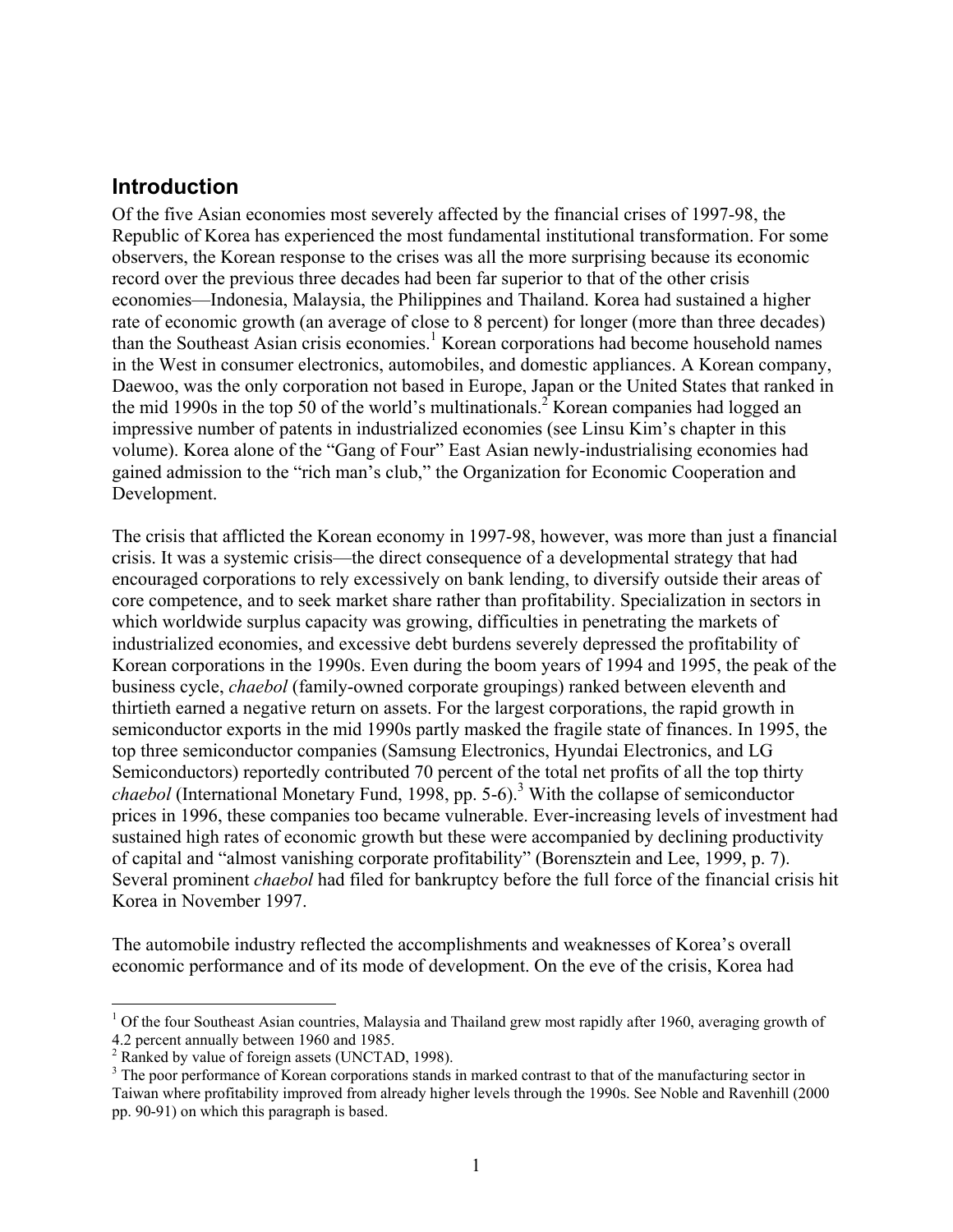<span id="page-3-3"></span>become the world's fourth largest producer of automobiles, having overtaken European giants such as France and the United Kingdom. Production had grown by a factor of more than 20 from 120,000 units in 1980 to 2.85 millions in 1996 (see Figure 1 at end of paper). This rapid growth of output was generated by domestically-owned firms — a significant achievement given the barriers to entry into an industry characterized by economies of scale and by rapidly changing product and process technologies. Faced with these barriers, less developed economies typically have depended substantially on subsidiaries of multinational corporations for entry into automobile production.<sup>4</sup> Moreover, Korea alone among the industrializing economies had established itself by the late 1980s as a major exporter of autos, with close to half of total domestic production destined for export markets. Again, and many would assert not coincidentally, this success had been achieved by Korean companies exporting for the most part under their own brand names. The Hyundai Excel became the best selling import model in the U.S. market in 1987. Korean companies also assembled annually more than three quarters of a million cars in foreign plants: cars produced overseas by Korean companies, for instance, had the largest share of the auto markets in India and Poland.

Yet, even before the financial crisis, the weaknesses of the Korean auto industry were apparent. Auto companies had achieved export success primarily through competing on price. Korean companies specialized in small, inexpensive cars where profit margins were razor thin or negative.<sup>[5](#page-3-1)</sup> They experienced great difficulties in penetrating and sustaining their shares of the car markets of Western Europe and the United States. Protectionist barriers played a role, especially in Western Europe. But more important was the negative brand image that Korean cars acquired when exporting began in earnest in the late 1980s and early 1990s.<sup>6</sup> [C](#page-3-2)onsumers frequently perceived Korean cars as cheap, technologically backward and (judging by the poor performance of some models in crash tests) nasty. Although quality control improved significantly in the mid-1990s, the legacy of the negative brand image lived on. Korean cars were comparable to the Honda Civics of the 1970s. Korean companies had yet to make the transition that the Japanese companies achieved in the 1980s to reap success based on a reputation for quality rather than on price alone.

Moreover, the rapid expansion of production capacity in the 1990s created enormous structural problems for the Korean assemblers. As in the semiconductor industry, Korean companies had become such large players that their decisions not only affected local but global markets. In particular, they contributed to a growing problem of surplus capacity in the global automobile  $\frac{1}{2}$  industry.<sup>7</sup> At home, bringing more production online led to a fall in the capacity utilization rate

<span id="page-3-0"></span><sup>&</sup>lt;sup>4</sup> On Southeast Asia, see Doner (1991); on Mexico see Bennett and Sharpe (1985).

<span id="page-3-2"></span><span id="page-3-1"></span>Daewoo, for instance, was estimated to be losing \$30 millions annually in India (*Business Week*<sup>30</sup> August 1999). <sup>6</sup>  $6$  Exports to the US surged in 1986-88 but fell by more than a half by 1990. Concerns over quality (reflected in the rapid depreciation of cars imported from Korea) were a significant factor. In 1987, when Japanese imports averaged 0.6 defects per vehicle, Hyundai Excels averaged 3.1 (Womack, Jones and Roos, 1991, p. 262). Quality concerns were not ameliorated by the problems with cars produced at Hyundai's Bromont, Quebec plant, which opened in 1989 (a plant that turned into an economic as well as a public relations disaster for Hyundai, the company eventually closing it after incurring losses of more than a billion dollars). Also acting against Korean exports at the end of the 1980s was the appreciation of the won against the yen and the dollar. 7

<sup>&</sup>lt;sup>7</sup> Korean companies not only substantially increased their domestic production capacity but also invested in massive new capacity overseas. Daewoo, for instance, built a plant capable of producing 200,000 vehicles a year in Uzbekistan, and a plant with a similar capacity in Poland.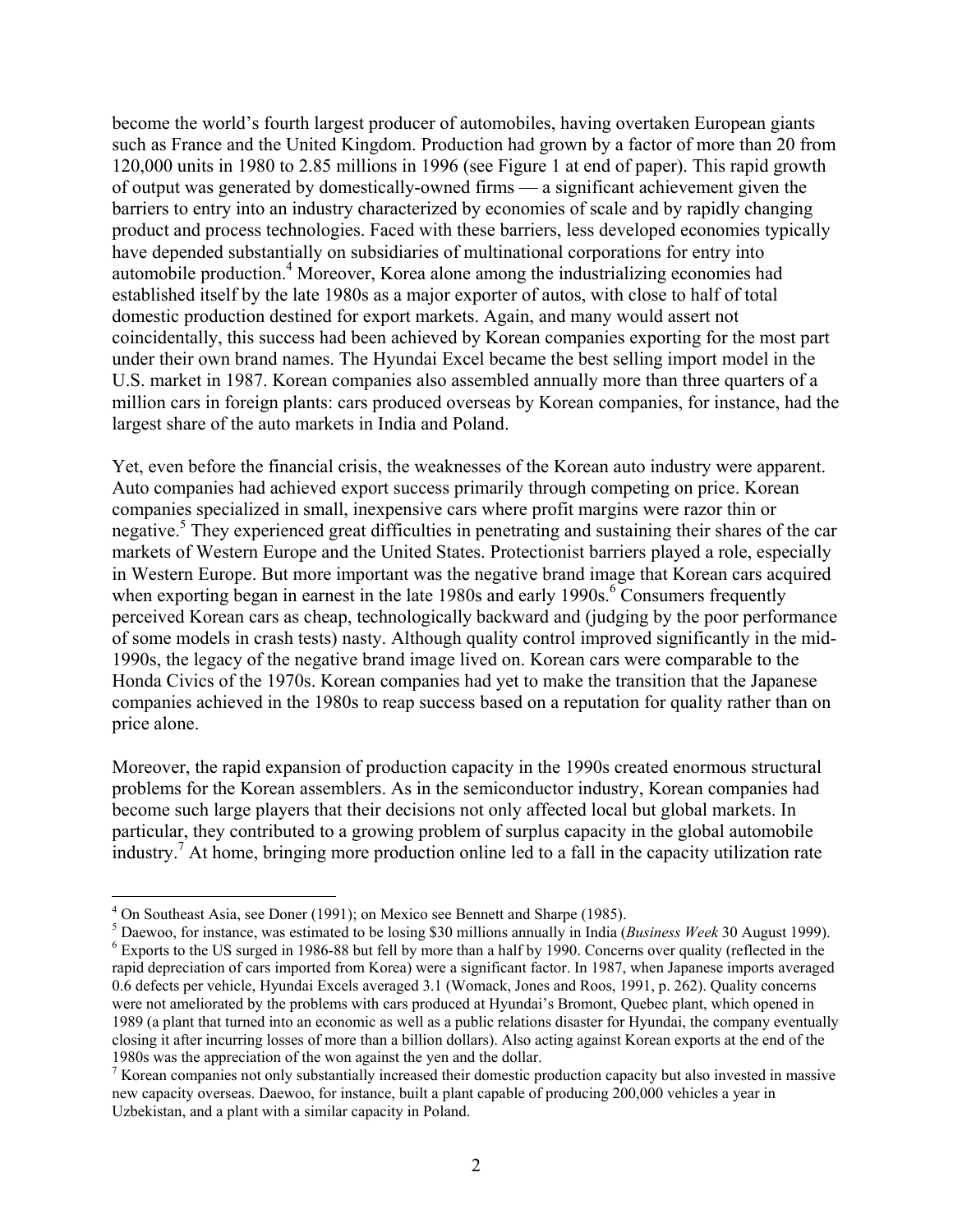to 70 percent. The scramble to create new capacity came at a high price—in terms both of increasing indebtedness and the actual price paid for new plants. The debt burden of Korean auto companies escalated rapidly in the 1990s as they took advantage of the easy access to loans afforded by financial liberalization. To cite an extreme example: at the end of 1996 the debt to equity ratio of Ssangyong Motors, a company that specializes mainly in four-wheel drive vehicles, stood at  $10,496$  percent.<sup>[8](#page-4-0)</sup> Meanwhile, Samsung motors was widely believed to have paid substantially above a "fair" market price for the \$2.5 billion plant that it created with technology licensed from Nissan.<sup>[9](#page-4-1)</sup>

Even before the financial crisis caused a collapse in domestic demand in 1998, Korean auto companies were in trouble. Ssangyong and Kia were reported to have made no profits in their auto operations throughout the 1990s. Some analysts suggested that Daewoo Motors has never made a profit. The lack of financial transparency within the *chaebol* pre-crisis and the practice of cross-subsidization of subsidiaries make an accurate judgement on such issues impossible. The government's Financial Supervisory Committee in its investigation of Daewoo uncovered some evidence of the scale of the *chaebol*s' economic problems and unorthodox financial management. It found 23 trillion won (US\$18 billion) in accounting errors on Daewoo's books (*Korea Times* 21 July 2000). Auditors estimated the company's debts to be nearly double those anticipated when it first went into receivership.

A leaked report from Samsung in June 1997 suggested that Kia and Ssangyong would not be able to continue as independent auto producers.<sup>10</sup> Within a month, Kia had to seek a bailout from creditors. The motor industry, alone responsible for close to five percent of Korea's GDP and six percent of exports, subsequently figured prominently in Korea's financial crisis. Government indecision over what to do with Kia—first refusing to intervene, then nationalizing it in October 1997, and then conducting two unsuccessful auctions to dispose of its assets—did much to weaken confidence in the country's economic management at a critical moment when the contagion effect of the Southeast Asian financial crisis first hit Korea.<sup>11</sup> Two years later, the bankruptcy of Daewoo cast an enormous shadow over efforts to restructure Korea's financial system.

At the same time that the Korean economy was experiencing convulsions, the global auto industry was undergoing its most fundamental consolidation since the 1920s. Former national champions such as Saab, Volvo, Jaguar, Rolls Royce, Land Rover, Audi, Skoda and Seat were taken over in the 1990s by General Motors, Ford or VW. The merger between Daimler Benz and

The problem of global surplus capacity has remained relatively unexplored since the pioneering work of Strange and Tooze (1981).

<span id="page-4-0"></span><sup>&</sup>lt;sup>8</sup> Ssangyong had invested more than \$2.5 billions in new production lines and component plants following the initialization of its alliance with Mercedes-Benz in 1992. Ssangyong had anticipated that it would become a significant exporter of luxury vehicles based on Mercedes-Benz technologies. The average debt ratio for auto producers increased from 416 percent in 1995 to 530 percent in the following year, substantially above the average of 300 percent for all manufacturing companies (*Korea Herald* 10 May 1997).

<span id="page-4-1"></span> $<sup>9</sup>$  In addition, the licensing agreement provided that Samsung would pay Nissan up to 1.9 percent of the factory price</sup>

<span id="page-4-2"></span>of each car produced in the plant's first five years of operation (*Wall Street Journal* 25 August 1997).<br><sup>10</sup> The report was widely viewed as a cynical attempt by Samsung to stake a claim for acquiring Kia. Three years ea <sup>11</sup> The government decision in October 1997 to bail out Kia caused Standard and Poor's to downgrade Korea's

<span id="page-4-3"></span>credit rating, a move that in turn precipitated the run on the Korean won.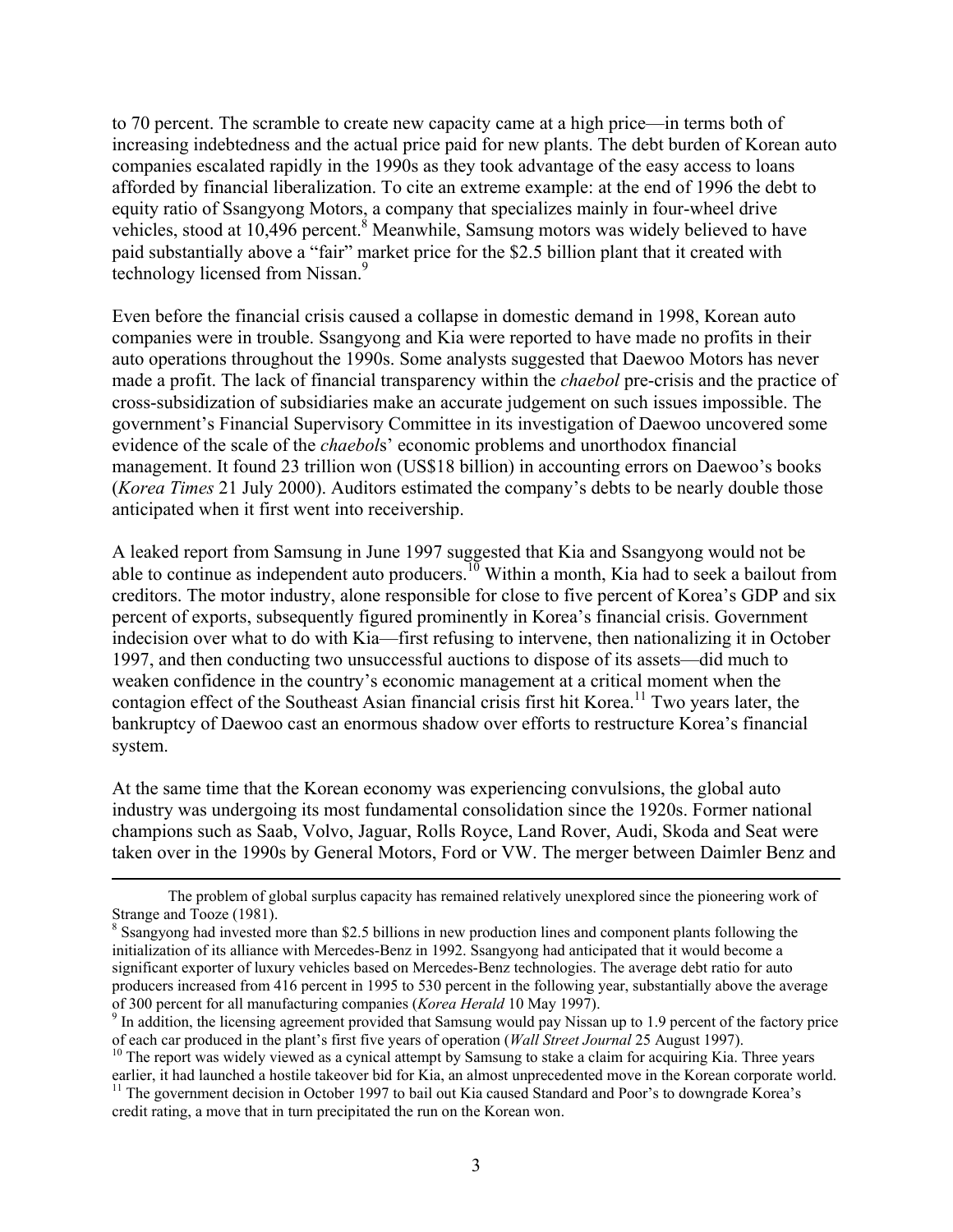Chrysler was at the time the world's largest industrial merger. Renault acquired a one third stake in Nissan, DaimlerChrysler a similar stake in Mitsubishi. General Motors meanwhile bought 20 percent of Fiat. Several factors have driven this rush to consolidate. Global overcapacity production capacity is over 70 million units in an industry where demand is under 52 million units a year (and capacity is expected to be double world demand by 2002)—has produced intense downward pressure on prices. Companies are racing to attempt to realize synergies especially in component sourcing through global supply chains, through sharing production platforms, and through joint research and development ventures. Industry analysts estimate that only producers with a capacity to manufacture more than four million cars annually will survive in the new competitive environment.<sup>12</sup>

Imperatives of market and product diversification also drove the flurry of merger activity. With little expansion anticipated in the mature markets of North America and Western Europe, companies sought to create a global presence and especially to penetrate markets in Asia where most of the increase in world demand in the first part of the  $21<sup>st</sup>$  century is expected to occur.<sup>[13](#page-5-1)</sup> They are also under pressure, particularly from the new fleet emission standards in the European Union, to provide a full range of vehicles across all market segments within the one company grouping. Daimler Benz, for instance, required a smaller vehicle with low emissions to offset the emissions from the larger cars in which it had traditionally specialized.

Disentangling the medium-term effects of the problems of the Korean industry from the pressures emanating from the globalization of auto production is difficult. In the absence of the financial crisis, it is debateable whether a rapid expansion of domestic capacity could have been sustained at a time of global overproduction. The domestic car market was already saturated, and the government under increasing international pressure to open it to imports.<sup>14</sup> Any sustained expansion of domestic output would have depended upon winning new export markets. The car companies were already in financial difficulties pre-crisis. It is possible but unlikely that they could have muddled through in an environment where they could turn to the state to bail them out of financial difficulties[.15](#page-5-3) The onset of the financial crisis removed this possibility, however.

As economic conditions deteriorated and debt-servicing became impossible, first Kia, then Ssangyong, then Samsung Motors, and then finally Korea's third largest *chaebol*, Daewoo, sought protection from creditors. The Korean government faced an unenviable choice. The options boiled down to two nationalist and one globalist approach. The first nationalist approach would be to attempt to bail out the companies. But this was problematic at a time when the financial system was in need of substantial re-capitalization, and the government under international pressure to reduce its role in the economy. The second would be to allow the bankrupt firms to be taken over by another Korean company. This was the preference of economic nationalists but an option opposed by liberal economists because of the potential for

1

<span id="page-5-0"></span><sup>&</sup>lt;sup>12</sup> None of the Korean producers—even after the crisis-induced mergers—comes close to this figure. Hyundai-Kia has the largest annual production capacity—2.8 million vehicles.<br><sup>13</sup> Standard and Poor's (2000) projects total demand in Asia (excluding Japan) to reach 14.8 million units in 2010, or

<span id="page-5-1"></span><sup>&</sup>lt;sup>14</sup> In the two full years before the onset of the crisis, the domestic car market grew by 1.7percent (1995) and 8%

<span id="page-5-2"></span><sup>(1996);</sup> from 1990 to 1994 the average annual growth rate had been <sup>12</sup> percent. 15 Kia, it should be remembered, went bankrupt before the onset of the crisis; in the mid-1990s informed observers

<span id="page-5-3"></span><sup>(</sup>see, for instance, Noble (1996)) were questioning Daewoo's viability.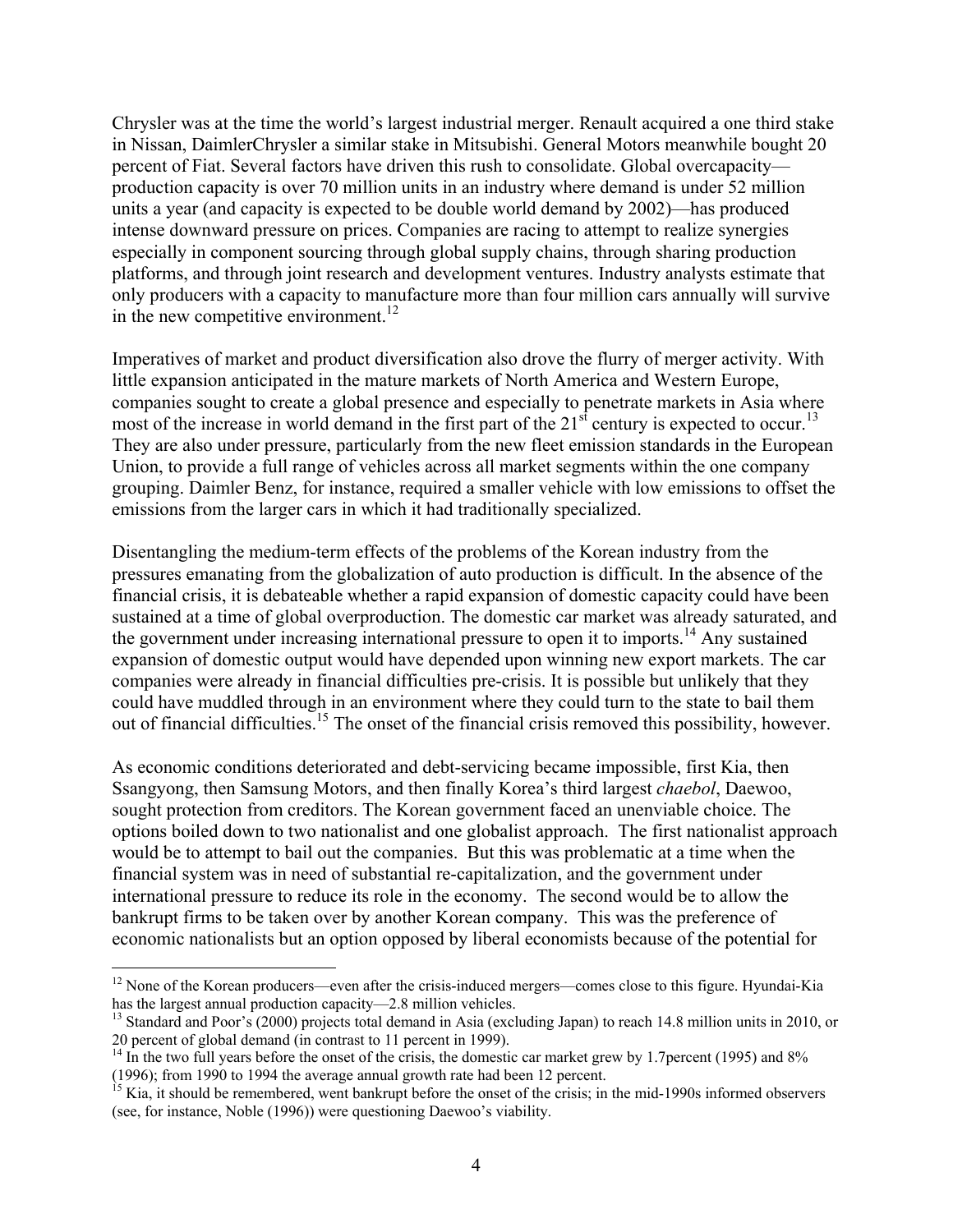creating a monopolistic domestic industry. The globalist option was to permit foreign auto producers to purchase the assets of the bankrupt Korean national champions.

The eventual outcome appeared a clear victory for the economic rationalists over the economic nationalists, for technoglobalism over technonationalism. By the middle of 2001, the expectation is that foreign corporations will control three of the Korean producers (Daewoo, Samsung, and Ssangyong). Meanwhile DaimlerChrysler has taken a 10 percent shareholding in Hyundai Motors, the only former national champion that will not be under foreign control (see Figure 1 at end of paper). In some instances, the new foreign owner appeared to obtain a particularly favorable deal. Renault acquired 70 percent of Samsung Motors, on which the Samsung *chaebol* had lavished more than \$5 billions since 1994 to create production and research facilities and dealerships for a cash payment of only \$100 million.<sup>[16](#page-6-0)</sup>

The recent history of the Korean auto industry thus appears to be a simple story: the transition from an industry created by a developmental state following a strategy of techno-nationalism to an industry incorporated into global production networks and substantially foreign owned. With the financial crisis, technoglobalism supplanted technonationalism. The golden era of the developmental state in Korea had long since passed. A strategy of promoting technological autonomy no longer appeared viable where access to the latest technologies, access to markets, and to economies of scale and scope had become defining characteristics of viable competitors in a globalized industry. The reality of the matter is somewhat more complex. The success of the technonationalist approach is more questionable than some accounts of the Korean auto industry suggest; the triumph of technoglobalism involved a significant struggle between agencies of the state and may yet be incomplete (especially if a foreign buyer for Daewoo's assets fails to materialize).

The Development of the Korean Auto Industry: How Statist? How Autonomous? The initiative to enter new manufacturing branches has come primarily from the public sphere…every major shift in industrial diversification in the decade of the 1960s and 1970s was instigated by the state (Amsden, 1989, p. 80).

The centrality of the state in the establishment and nurturing of the automobile industry in Korea is beyond dispute. The Automotive Industry Promotion Law, promulgated in 1962, part of the First Five Year Development Plan, marked the birth of the modern automobile industry in Korea (Kim, 1997, p. 107). The Ministry of Trade and Industry was given discretion to determine which companies could participate in the industry. The Plan brought the full panoply of industrial policy instruments to bear in support of auto production. Imports of cars were prohibited—a ban that was not to be lifted for a quarter of a century. The government provided subsidized loans and tax incentives for investments, and export subsidies including export promotion loans that enabled Korean cars to be sold in foreign markets at less than half the domestic market price. Imported components were exempted from tariffs. The auto industry became a central part of the government's Heavy and Chemical Industries drive in 1973, nominated for its critical backward linkages to the steel and machine engineering industries, and

<span id="page-6-0"></span><sup>&</sup>lt;sup>16</sup> In addition Renault assumed \$250 millions of Samsung's debt, and agreed to pay a further \$270 millions out of the future profits of the plant. Because Samsung Motors depended on Nissan's technology, Renault (with its controlling interest in Nissan) was the only likely foreign purchaser of its assets.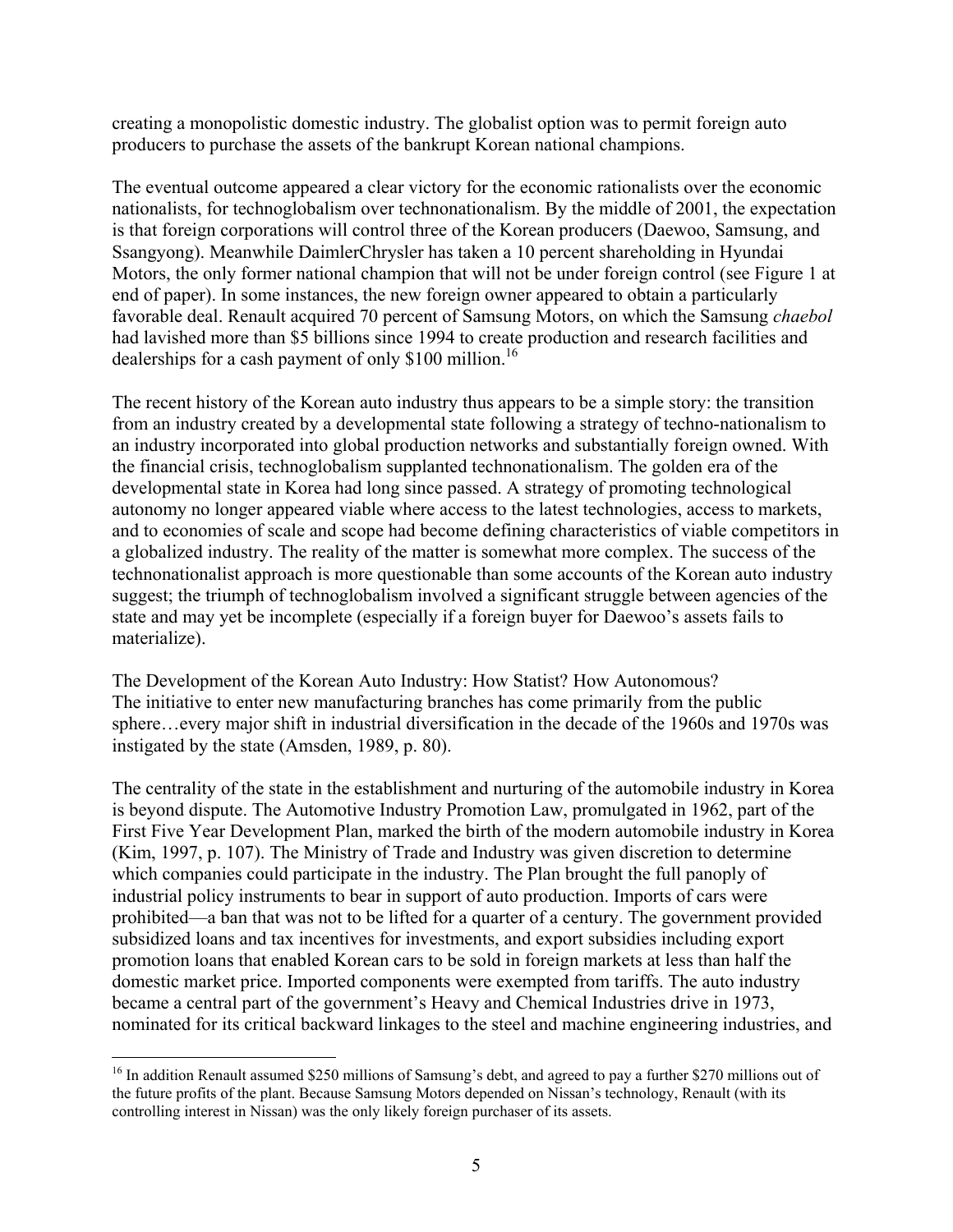for its potential strategic importance. When the government, under pressure from trading partners, finally lifted its ban on imports, it continued to discriminate against imported cars by levying differential rates of taxation dependent on engine size. And potential purchasers of imported cars were discouraged by the none-too-subtle threat that they would be subjected to a tax audit. Even at the end of the 1990s, more than a decade after the government lifted its ban on imports, Korean companies enjoyed the luxury of a *de facto* monopoly of the domestic market: imports contributed only 0.2 percent of total sales.

The apparent success in fostering an internationally competitive industry, however, masks decades of meandering policies, failed directives, and bureaucratic squabbling. Many of the issues that were to come to the fore during the crisis of 1997-98 are familiar to observers of the Korean auto industry: disputes between economic nationalists and economic rationalists over whether to promote national champions or to rely on market forces; failed state efforts to coerce companies into mergers; and indecision and frequent policy reversals by government.

The Automotive Industry Promotion Law of 1962 may have successfully launched the Korean industry but the context was one of rent-seeking and political corruption. The government's strategy in the early 1960s was the "unitarization" of the automobile industry, the creation of one producer with the objective of generating economies of scale. The original producer favored by the government was the Sammi Corporation, but the mantle was shifted to Saenara Motors after the latter allegedly made financial contributions to the political party that the military government had recently established.[17 S](#page-7-0)aenara, which was assembling a Nissan Bluebird kit, collapsed in the following year. In turn, it was replaced by Shinjin Motors as the designated producer, this company's bid to enter the industry again allegedly successful because of the political contributions that the company made (Lew, 1992, p. 138). Shinjin began by assembling kits provided by Mitsubishi, and then switched its foreign partnership a year later to Toyota. But this alliance was also short-lived; Toyota withdrew from Korea in 1972 following the announcement by the PRC that it would not permit any company that had connections with Taiwan or South Korea to operate in China. Shinjin then turned to General Motors, launching a new joint venture as General Motors Korea (GMK).<sup>[18](#page-7-1)</sup>

The weakness of the strategy of having a single assembler soon became obvious. The monopolist was able to earn significant rents in the market—and the foreign partner, Toyota, appeared to be gaining the lion's share of these. In 1967 the government responded to complaints, emanating amongst others from domestic parts producers that were excluded from the Shinjin venture, by licensing two other producers for the motor vehicle industry: Hyundai and Asia Motors. Kia entered as a fourth producer in 1971.<sup>19</sup> A government attempt, meanwhile, to enhance local content through the establishment of a single engine plant through a partnership among all four assemblers failed. The 1960s thereby laid the foundations for problems that were continually to

<span id="page-7-0"></span> $17$  Lew (1992, p. 135).

<span id="page-7-1"></span> $18$  The new partnership immediately encountered difficulties when the domestic market collapsed following the first round of oil price rises in 1973. Its losses led to GMK being placed under the management of the Industrial Bank; the name of the joint venture was changed to Saehan Motor Corporation. In 1978, Daewoo bought the Industrial Bank's shares in the venture, and in 1983 Saehan Motors was renamed the Daewoo Motor Corporation (which continued as a 50/50 joint venture with General Motors until 1992).<br><sup>19</sup> Hyundai originally had a joint venture with Ford; Asia with Renault; and Kia with Mazda.

<span id="page-7-2"></span>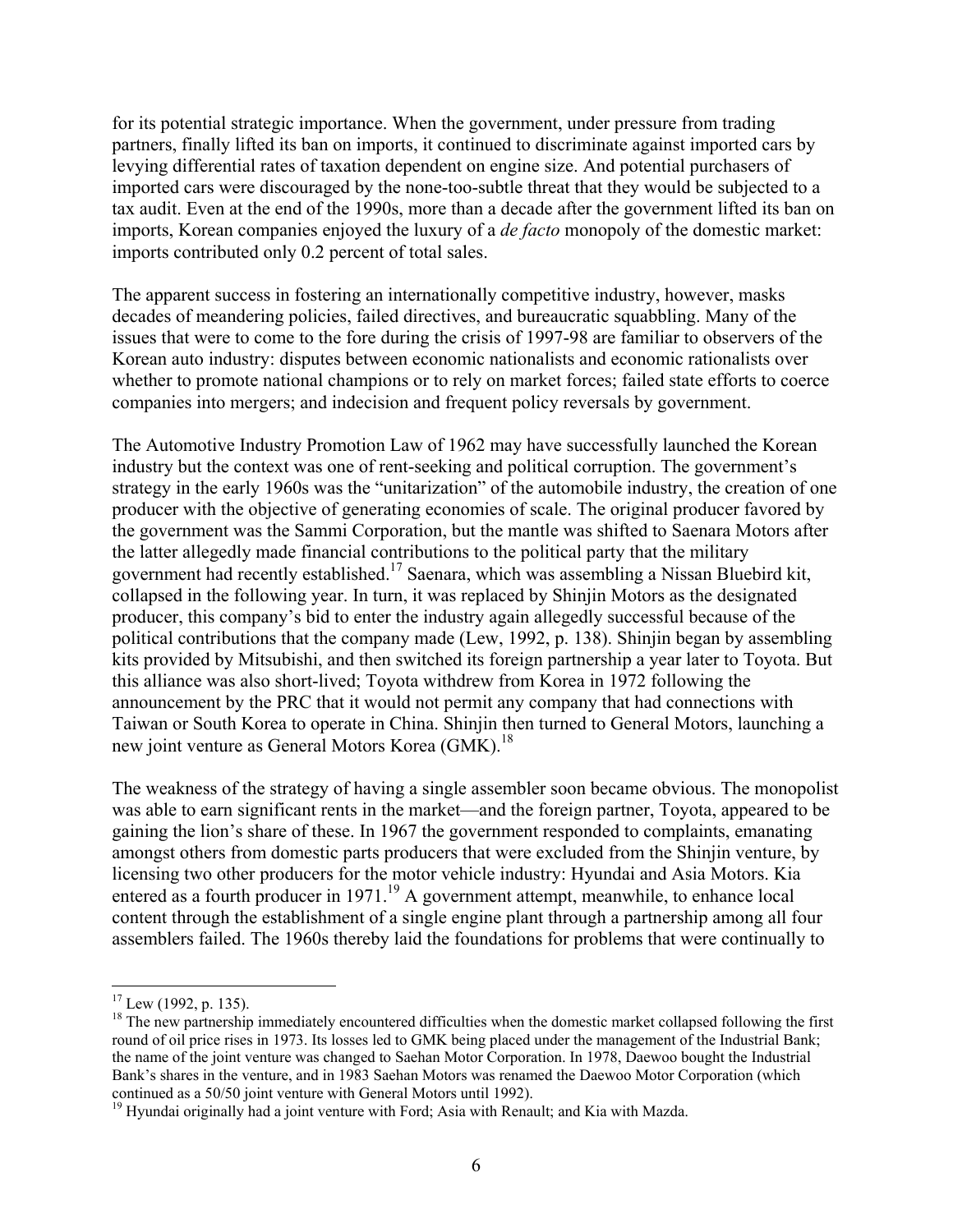beset the Korean industry: fragmentation (and consequent low volume production runs) and excess capacity.

The government's next major effort to rationalize and promote the industry came as part of the Heavy and Chemical Industries Project, proclaimed in January 1973. The automobile industry, designated as strategic for the economy's future, was targeted to move from import substitution to export-led development. To realize economies of scale, producers would be required to submit plans for a "people's car," the specifications, timetable, and costing of which were laid down by the government. The government approved plans from three of the assemblers: Hyundai, GMK, and Kia, and excluded Asia Motors from car manufacturing. Hyundai had already developed plans for a Korean car before the government announced its directive (raising the question of where the initiative for the "people's car" actually originated). Both it and Kia thrived with the production of new small models as the Korean economy quickly bounced back from the recession. Hyundai's Pony model was the first indigenous Korean car; Kia's entry was the Mazda-designed "Brisa." Local content in both these cars reached 85 percent (Hyun and Lee, 1989, p. 520). In contrast, GMK continued to assemble unpopular larger cars, and went into receivership.

By July 1978 the government was sufficiently confident in the industry's future that it set a future annual production goal of two million units (Lew, 1992, p. 194). Its encouragement led the companies to engage in substantial new investment. The timing, however, was abysmal: the investments were made on the eve of the second round of oil price rises and another severe recession in the Korean economy. The domestic market collapsed in 1980, as well as Hyundai's nascent export business when Japanese competitors lowered export prices in an attempt to maintain market share (Womack, Jones and Roos, 1991, p. 261). Korea's auto assemblers were producing at only one quarter of their capacity.

The government's response was a familiar one: a call for the rationalization of the industry. But on this occasion, the voices making this call were louder and more persistent, a reflection of the growing power of economic rationalists in the Economic Planning Board (EPB). By the end of the 1970s, it was clear that many officials and several agencies shared the World Bank's skepticism about the government's promotion of the automobile industry. Earlier optimism that the global automobile industry would experience a similar life cycle to textiles and footwear, and be transferred to countries with low-cost labour appeared misplaced. Although the industry was in some senses mature, it was also one undergoing constant renewal. The advent of front wheel drive cars led to the development of radically different technologies for engines and transmissions. Meanwhile, the application of assembly-line robots had undermined much of the advantage of economies with low-cost labour. And innovations in the assembly process in Japan had generated marked improvements in product quality that were difficult for new entrants to the industry to attain. Skeptics suggested that the Korean industry's prospects inevitably would be poor because of the relatively small size of the domestic market and because of its inability to compete on price and especially on quality in export markets.

The debate over the future of the industry provides insights into the alternative approaches to development favoured within different branches of the government. A consensus existed that consolidation of the industry was imperative, preferably under the auspices of a single assembler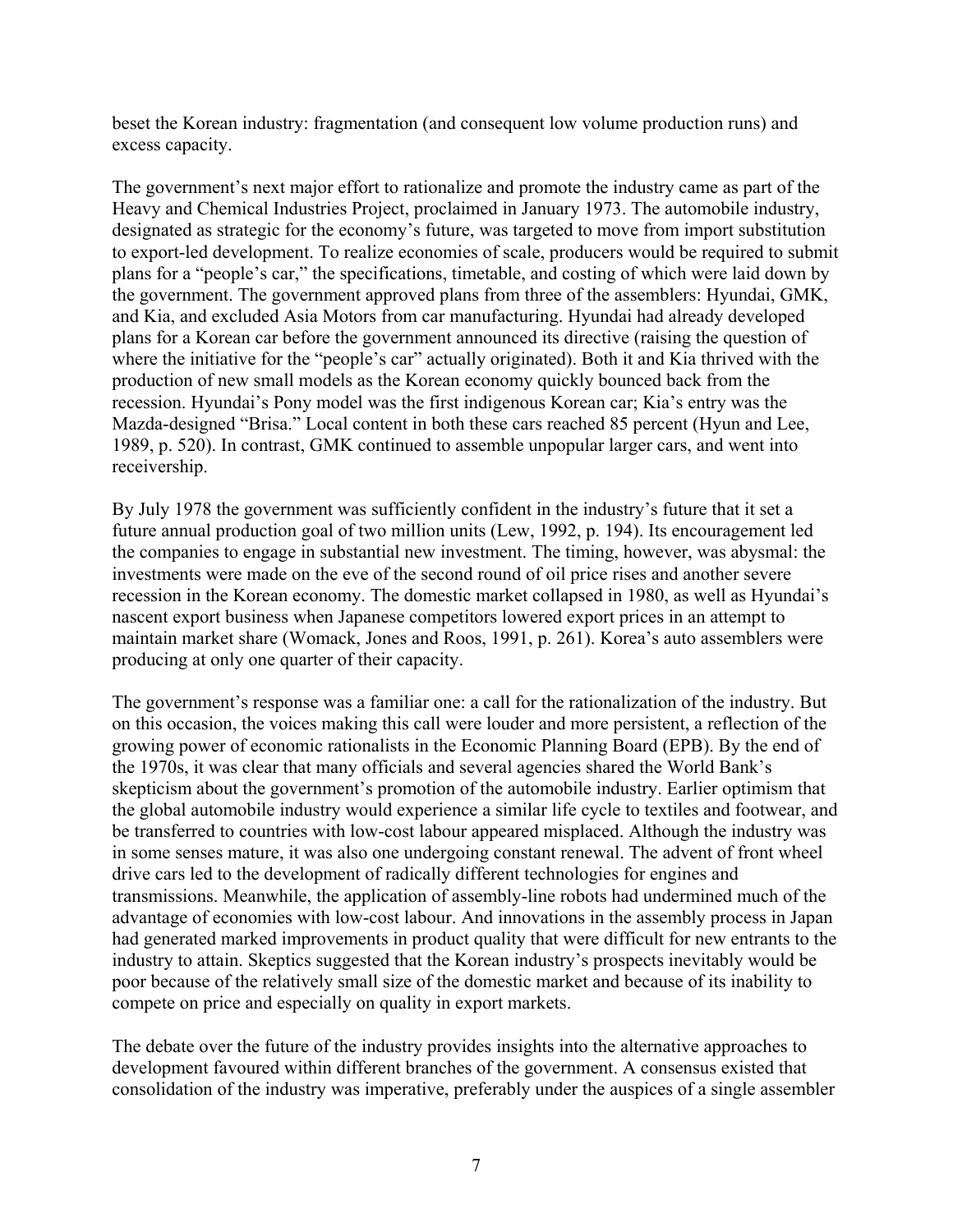(a report commissioned for the Economic Planning Board and World Bank concluded that the domestic market could support only one producer). Rather than promoting a national champion, however, the Economic Planning Board favoured a joint venture in which substantial foreign participation would strengthen the technological base of the industry. In contrast, the Ministry of Trade and Industry preferred to promote a single domestically owned company. The EPB initially appeared to prevail: the original government proposal sought to exclude Hyundai from the industry altogether in favour of the Daewoo/GM joint venture.<sup>20</sup> The government gave Hyundai the choice of specializing in autos or in power generation equipment; the expectation was that its management would choose the power sector. Clearly, it underestimated the commitment of Hyundai's chairman to the auto industry for the company chose this rather than the power generation sector. The government then encouraged Hyundai and GM to enter into a joint venture but negotiations broke down over GM's insistence on a fifty percent stake in any new venture. Anxious not to offend its U.S. patron or to signal an apparently hostile attitude to foreign investors, the government backed down on rationalization and announced that it would revise its policy to license two producers in the industry.<sup>21</sup> Kia would be excluded from auto production but compensated by being given the principal responsibility for truck and bus manufacture (in 1976, Kia had acquired Asia Motors, which specialized in heavy vehicles).

The attempted consolidation of the industry in 1980-81 showed again the limits of state capacity to impose change when significant private sector resistance existed. The number of assemblers was reduced from three to two but even the elimination of Kia from the industry proved shortlived. In 1982, Kia began to plan for a new passenger car model; at the end of the following year it reached agreement with Mazda on the development of a new model, at which point Mazda took a ten percent equity holding in Kia.<sup>22</sup> In late 1984, the government decided to allow Kia to re-enter auto production, a decision announced in the following year.[23 O](#page-9-3)nce again, the government appeared to be following rather than leading the private sector in the automotive industry (Lew, 1992, pp. 56-7).

On one issue, the government remained resolute through the 1980s: a determination to exclude the country's second largest *chaebol*, Samsung, from automobile production. Samsung originally proposed to enter the industry in 1984 in alliance with Chrysler, a proposal that prompted the government to announce its decision to re-admit Kia to auto production. In 1989, Samsung gained a foothold in the industry by being granted permission to produce heavy commercial vehicles in a joint venture with Nissan. The government, however, rejected its second application to manufacture cars in the following year. The subsequent debate over Samsung's efforts to enter the industry illustrates the contradictions faced by the Korean state in promoting economic liberalization in a market dominated by oligopolies.

<span id="page-9-0"></span> $20$  As discussed in more detail below, Hyundai had been the company that had moved furthest in the local accumulation of technological capability.

<span id="page-9-1"></span> $21$  The policy reversal was announced just after an official visit by President Chun Doo Hwan to the United States in

<span id="page-9-2"></span>February 1981.<br><sup>22</sup> The new model was the Kia Pride, re-badged as the Ford Festiva in the US. Ford took a ten percent stake in Kia in 1986 in return for marketing Kia's cars in North America.

<span id="page-9-3"></span> $1986$  in Fermin for marketing Kia Daewoo and Hyundai by permitting them to re-enter the production of small trucks and buses, thereby also encouraging overcapacity in that segment of the industry.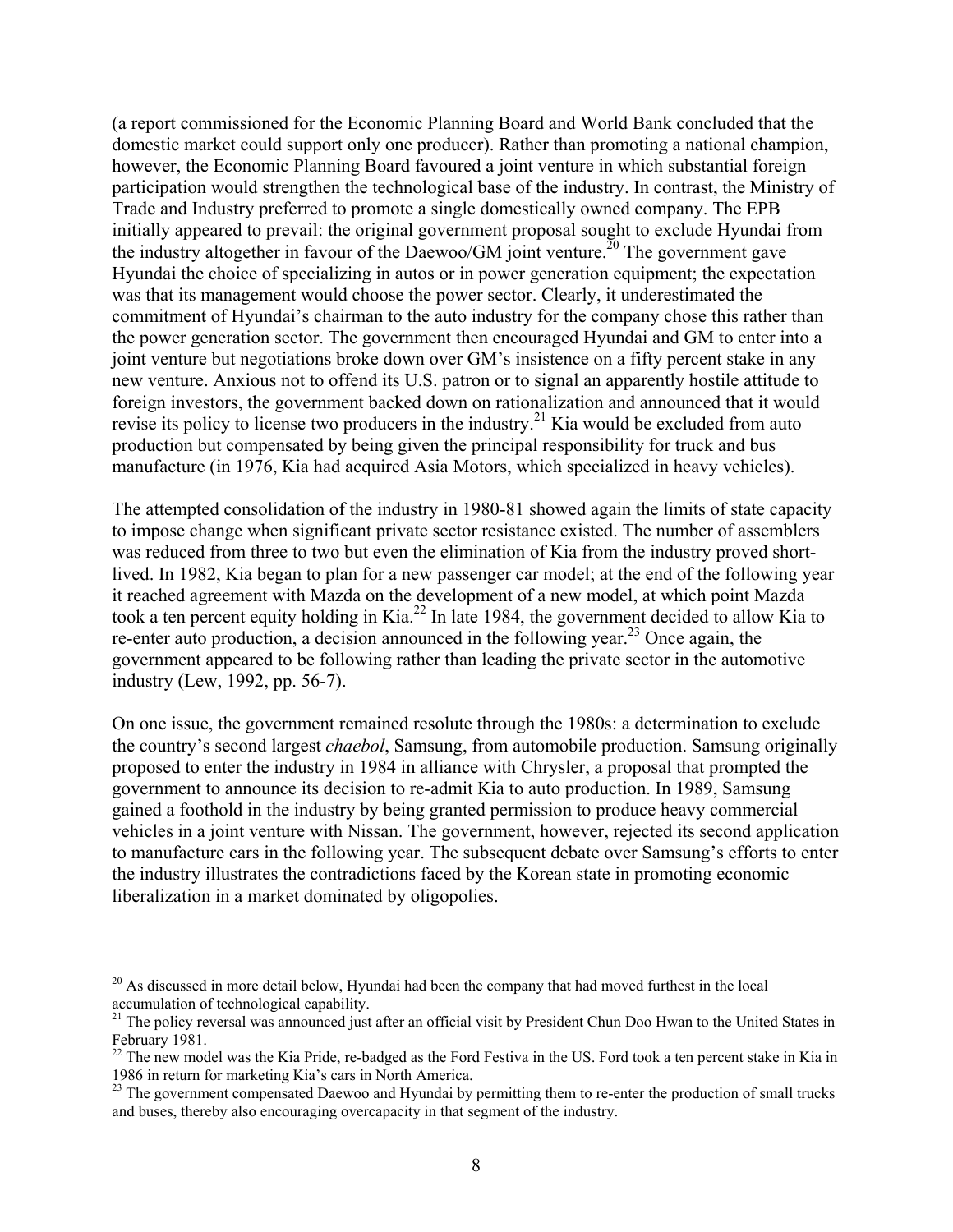A longstanding goal of the government was to attempt to force the *chaebol* to specialize in only a few sectors to reduce the problem of overcapacity. Moreover, increased specialization was expected to realize not only economies of scale but also a more rapid acquisition of technological expertise through a concentration of research and development expenditures. In March 1991, the government adopted a new approach on this issue. It required the top thirty *chaebol* to nominate three of their subsidiaries as "core businesses," and provided favoured access to bank loans for their activities in these sectors. But by the early 1990s, the largest *chaebol*, with their worldwide networks and their own financial institutions, no longer depended on privileged access to domestic bank loans.<sup>24</sup> Financial liberalization was to reduce further the significance of this policy instrument that had been so important in the state's direction of industry in the 1960s and 1970s. Finance would certainly not be a factor preventing Samsung's entry into auto production.

Samsung, ironically, was able to use the arguments of the economic rationalists to support its bid to enter the auto industry, a move that would further weaken efforts at rationalization. The government of Kim Young Sam, the country's first civilian president for more than thirty years, adopted *segyehwa* (globalization) as the guiding principle for its economic strategy. Samsung was quick to argue that the new state agenda of liberalization was incompatible with state directions that prohibited companies from entering the industries of their choice. Samsung's renewed application for entry into car production in 1992 exposed continuing differences within the bureaucracy. The Ministry of Commerce and Industry announced its opposition to the proposal on the grounds that it would create overcapacity, excess competition, prevent the realization of economies of scale, and that exit from the industry for any participant would incur enormous costs. For others, however, three decades of government direction of the sector had produced unsatisfactory results. Their argument was that the market should be allowed to determine the viability of Samsung and its domestic competitors in the industry. Moreover, trade liberalization would also expose domestic producers to increased international competition. The market would eventually produce the desired rationalization.

Political factors eventually proved decisive. Samsung, with a good nose for politics, had proposed to locate its auto plant in Pusan, the hometown of President Kim Young Sam, an area badly affected by the offshore migration of the athletic footwear industry.<sup>25</sup> The Blue House (Korea's Presidential residence) eventually sided with the Fair Trade Commission and the Economic Planning Board against the MCI, existing automobile producers, and public opinion, and in November 1994 announced its authorization of Samsung's joint venture with Nissan.<sup>[26](#page-10-2)</sup>

The inability of the state to force rationalization on the auto industry points both to the limits of state power in Korea and to some of the weaknesses of the technonationalist approach that prevailed in this sector.<sup>27</sup> A balanced perspective on the state's role in the evolution of the Korean car is required. On the one hand, the considerable achievements of Korea's auto industry, listed in the introduction to this chapter, should not be underestimated. The Korean success in

<span id="page-10-0"></span><sup>24</sup> And, in any event, given the opaqueness of *chaebol* accounting practices, companies could switch bank lending for government-preferred purposes to non-core activities.<br><sup>25</sup> It had located its commercial vehicle plant in the home area of the President at that time, Roh Tae Woo.<br><sup>26</sup> For further details see Moon (1999, pp. 23-25) a

<span id="page-10-1"></span>

<span id="page-10-2"></span>

<span id="page-10-3"></span>Japan is often cited to contest the statist perspective on Japan's rapid industrialization.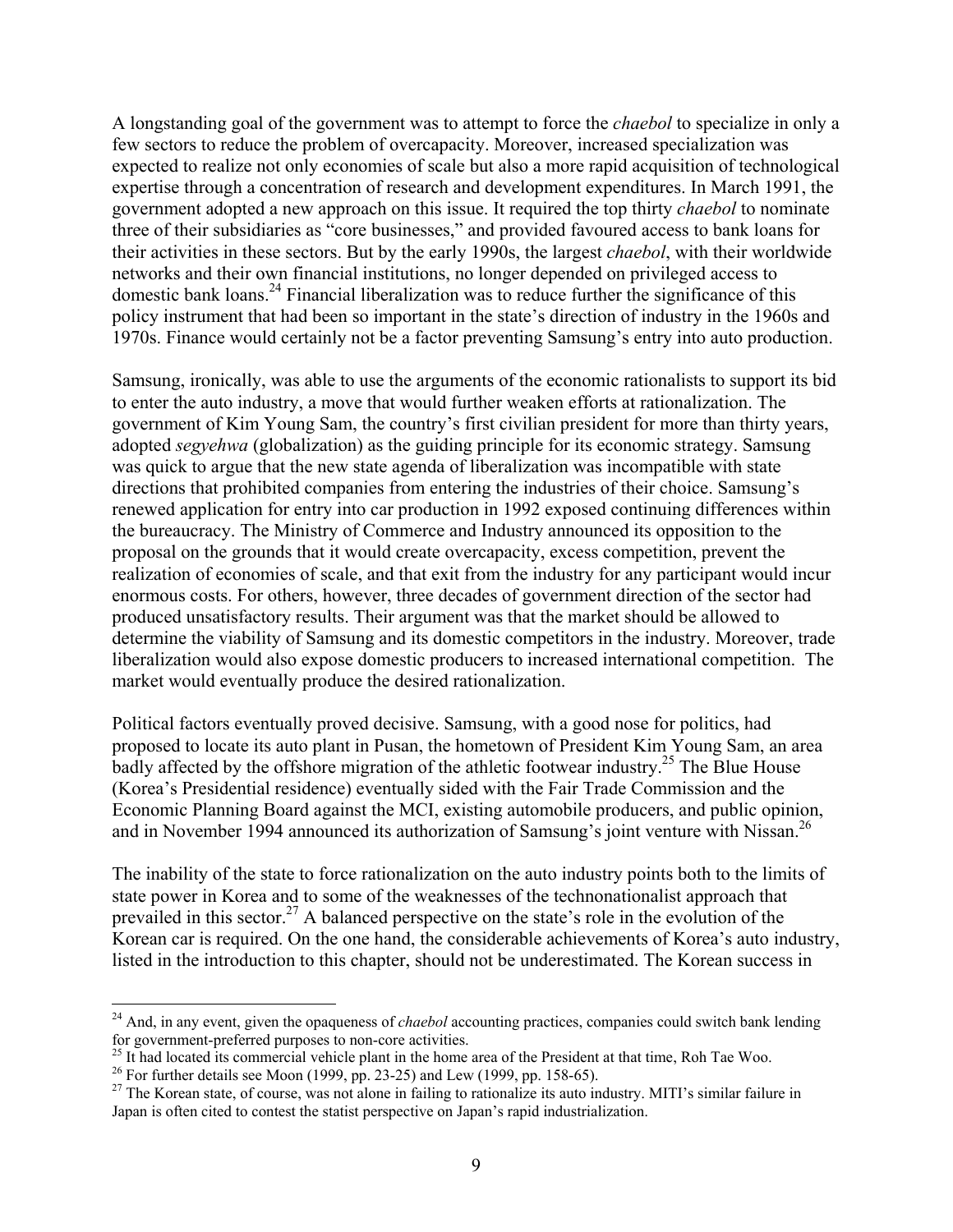creating national champions in the auto industry that were able to conquer export markets stands in marked contrast to the experience of all other late industrializers, including the country with which Korea is often compared, Taiwan. $^{28}$  As with the development of the Japanese auto industry, state policies to direct capital to the sector, to encourage localization, to limit the entry of foreign producers, and to preserve the domestic market for local firms played a decisive role in providing a supportive environment for the local industry.<sup>29</sup> On the other hand, notwithstanding the capacity to provide a supportive environment for domestic producers, state policies towards the auto sector were inconsistent, subject to rent-seeking, and seemingly incapable of producing the rationalization required if Korean companies were to become profitable, internationally competitive producers. And with the weakening of state control that accompanied liberalization in the 1990s, the problem of fragmentation in the industry was intensified.[30 T](#page-11-2)he failure of state policy to provide effective coordination in the industry laid the foundations for the crises of the second half of the 1990s.

#### *No Big Deal*

The decision of the Kia group in July 1997 to seek bankruptcy protection vividly illustrated the vulnerabilities of the Korean auto sector. Kia was the seventh largest *chaebol*. Although it had diversified into eleven industrial sectors, vehicle manufacture remained its core business. It had the second largest production capacity after Hyundai Motors (1.2 million cars annually) and was a significant exporter (over 250,000 units each year). Together with its heavy vehicles subsidiary, Asia Motors, it had close to 7,500 subcontractors with a total of more than 600,000 employees (*Korea Herald* 22 July 1997). By most accounts, the Kia Group—unusual for a *chaebol* in that it was no longer under family control—had been comparatively well managed until the early 1990s. Its subsequent efforts to diversify into construction and steel, coupled with the overcapacity problems in the auto industry, became its undoing. By July 1997, the Kia group had accumulated debts in excess of \$10.7 billion. Kia Motors alone had debts of more than \$6 billion; it had to spend more than nine percent of its sales revenues on interest payments, a percentage the industry regarded as unsustainable.<sup>[31](#page-11-3)</sup>

Contending views within the bureaucracy as to how to respond to Kia's bankruptcy and to that of several other *chaebol* outside the auto sector, produced paralysis. On the one hand, economic rationalists argued that the market should determine the outcome and be permitted to deliver its own restructuring of Korean industry. On the other, advocates of planning saw the problems of the corporate sector as at least temporarily reversing the secular shift in the balance of power between the government and the private sector. A new opportunity was available for the government to force rationalization in key industries and to promote stronger national champions. While the government dallied in its response to Kia's problems, Ssangyong Motors also went bankrupt. Here a swift (nationalist) solution was forthcoming: Daewoo took over its rival by assuming a 53.5percent stake in the company. The price, however, was a further 2

<span id="page-11-0"></span><sup>&</sup>lt;sup>28</sup> On the failure of Taiwan's auto strategy see Noble (1996) and Arnold (1989).

<span id="page-11-1"></span><sup>&</sup>lt;sup>29</sup> On the effectiveness of state policies to limit the role played by foreign capital in Korea see Mardon (1990).<br><sup>30</sup> Chang, Park and Yoo (1998) attribute the problems of overcapacity and lack of co-ordination in Korea

<span id="page-11-2"></span>industrial sectors to the weakening of state power in the 1980s and 1990s. 31 "Car Crash", *AsiaWeek* (1 August 1997). Kia's CEO, Kim Sun Hong, was arrested in May 1998 and charged with

<span id="page-11-3"></span>embezzling \$37 million, which he had allegedly used to bribe politicians. In October that year, he was sentenced to seven years imprisonment.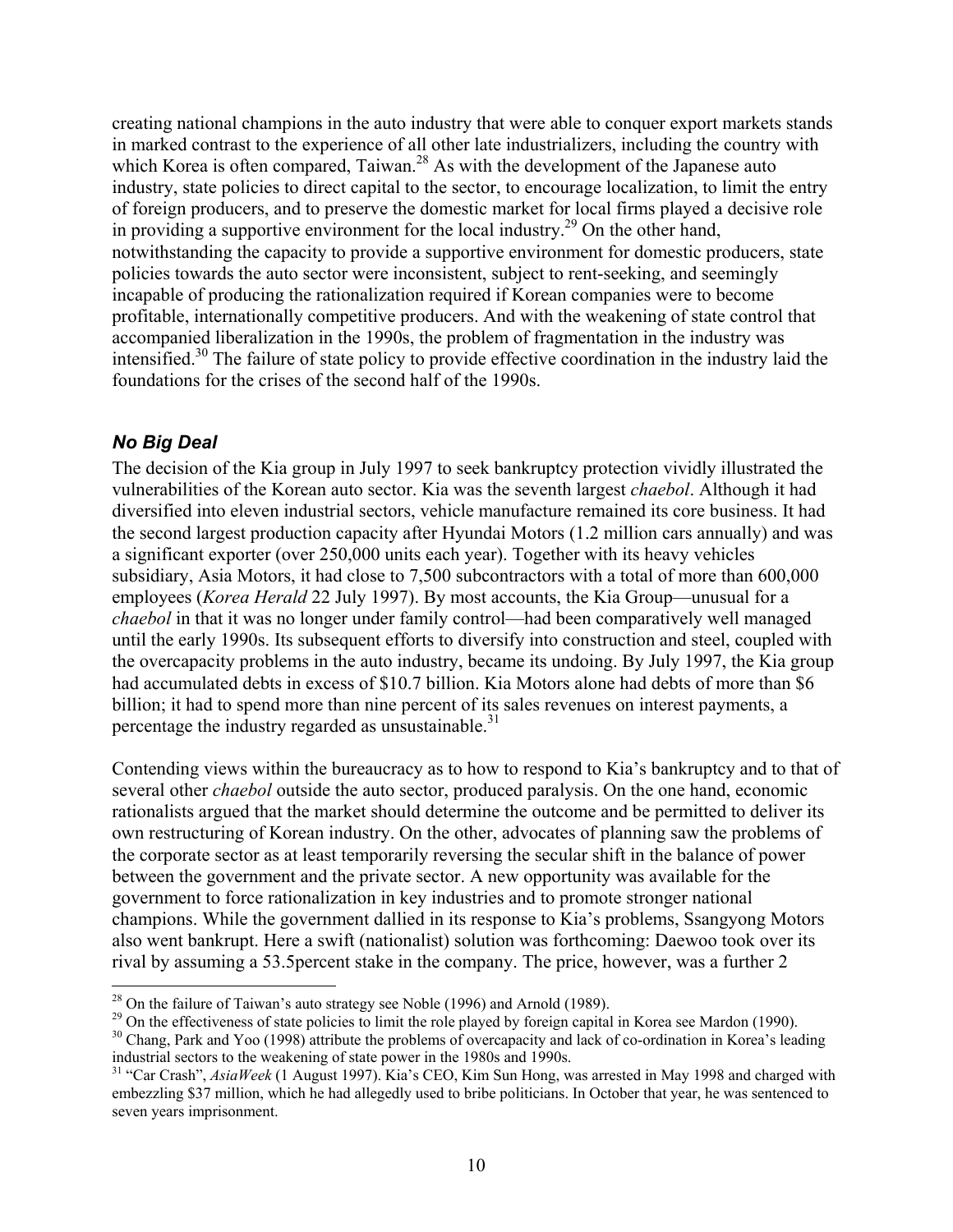trillion won (\$1.8 billion) in debt for Daewoo, which was to contribute to its own failure in the following year.

After several months of indecision, the Kim Young Sam government's initial approach to resolving Kia's problems was firmly in the technonationalist tradition. It announced in October 1997 that it would place Kia Motors and Asia Motors under court receivership, and that the staterun Korea Development Bank's loans to Kia would be converted to equity, making the Bank, with 30 percent of its total equity, Kia's largest shareholder (*Korea Herald* 23 October 1997). The Minister of Finance and Economy asserted that the government had no intention of allowing Kia to be taken over by a third party but would run the company as a successful state enterprise (*Korea Herald* 27 October 1997).

The deepening of the economic crisis (with the collapse of the won in the following month), however, and the election of the opposition leader, Kim Dae Jung, as President, led to a reversal of policy. The currency crisis strengthened the hands of the economic rationalists, and opened the way for the international financial institutions and bilateral creditors to exert significant external pressure for a reduced role for the state. The government eventually agreed to auction off Kia's assets. The manner in which the government conducted the auction, however, raised doubts about the new government's willingness to permit the takeover of Korean assets by foreign companies.

The initial auction attracted bids from the other three Korean auto producers, Hyundai, Daewoo, and Samsung, and from Kia's U.S. partner, Ford.<sup>32</sup> But two auction rounds were aborted because all bidders refused to take on the volume of Kia's debts that creditors required. Ford, which failed to participate in the second auction, alleged that the process was less than transparent.<sup>33</sup> Accusations flew that the government conspired with Kia to inflate the value of its assets and understate the size of its debts. $34$  Foreign commentators saw delays in resolving the issue as a sign of the government's continuing reluctance to make the necessary painful decisions in economic restructuring[.35 K](#page-12-3)ia was eventually sold to the highest bidder, Hyundai, amidst allegations that economic nationalism had prevailed over a more rational solution of selling the troubled automaker to Ford.<sup>36</sup> This first consolidation among Korean auto manufacturers produced a new problem: market domination. The Hyundai-Kia conglomerate controlled 72 percent of the Korean market.

<span id="page-12-0"></span><sup>&</sup>lt;sup>32</sup> Besides its direct shareholding in Kia, other ties between Ford and the Korean company came through Mazda, which also held shares in Kia, and was the principal foreign source of its technology. Ford imported 75,000 Kia vehicles each year, re-badged as the Festiva.

<span id="page-12-1"></span><sup>&</sup>lt;sup>33</sup> "Creditor to Postpone Auction of Kia Motor: Bids Seen Too Low as Ford Protests Process", *International Herald* 

<span id="page-12-2"></span>*Tribune* (31 August 1998) citing Korea largest-circulation daily, *Chosun Ilbo*.<br><sup>34</sup> The government was directly involved in the process through the state-owned Korea Development Bank, Kia's largest single creditor. Afte

<span id="page-12-4"></span><span id="page-12-3"></span><sup>&</sup>lt;sup>35</sup> For instance, 'South Korean cars: Eurekia', *The Economist* 24 October 1998.<br><sup>36</sup> Kia's executives and workers reportedly favored a takeover by Ford, anticipating that Ford would use Kia as its principal agent for manufacturing and selling small cars in East Asia. They opposed a takeover by Hyundai, fearing that amalgamation would lead to job losses (which, indeed, it did for Kia's executives, most of whom were quickly replaced with Hyundai managers).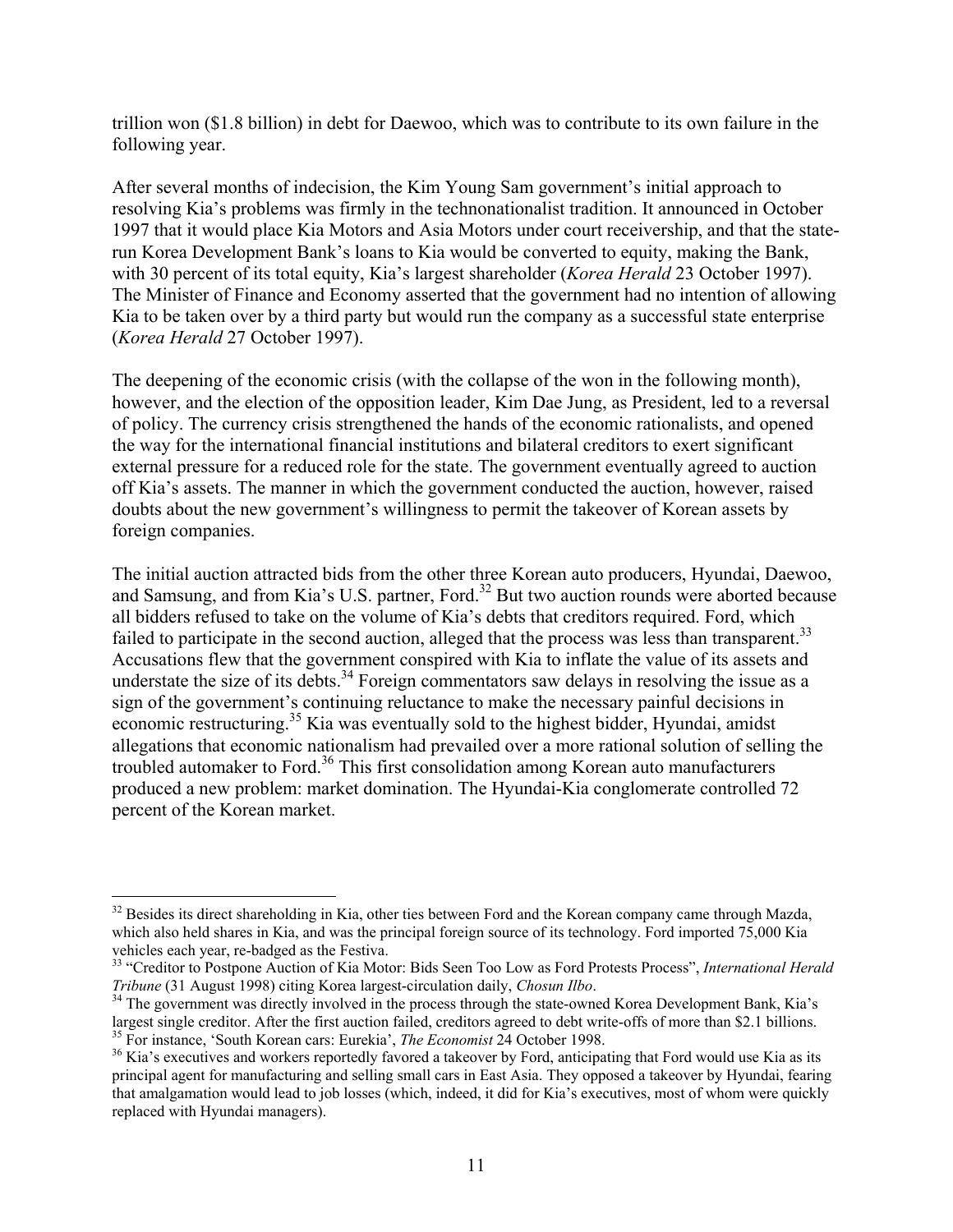The Kim Dae Jung government, meanwhile, had pressed the *chaebol* to consolidate their operations by engaging in asset swaps (the "Big Deal" program) and to reduce their debt to equity ratios to below 200 percent by the end of 1999. For the automobile sector, the principal issue was what was to become of Samsung Motors. With the collapse of the domestic market in Korea following the onset of the financial crisis, Samsung could hardly have faced a less auspicious climate for the start of its operations.[37 T](#page-13-0)he corporation acknowledged that the relatively small capacity of its Pusan plant (80,000 vehicles) would preclude the development of a viable enterprise, hence its interest in taking over the much larger Kia Motors. But corporate hubris eventually gave way under pressure from the government, and Samsung agreed in September 1998 to exchange its auto operations for Daewoo's consumer electronics plants. Daewoo was supposed to take over the Samsung plant by mid-February 1999. The corporations, however, failed to reach agreement over the terms of the deal, particularly the insistence by Samsung that Daewoo continue to produce Samsung cars for at least two further years. Plant closure was not an option.[38 T](#page-13-1)he deal was never consummated, overtaken by the financial difficulties of Daewoo that led to its being placed in receivership in July 1999 and the decision in the following month to dismantle the group.

The failure of the Big Deal restructuring in autos left the government with little alternative other than to sell the assets of the two bankrupt producers, Daewoo and Samsung. But to whom? Hyundai, following its absorption of Kia, already controlled close to three-quarters of the domestic market. To permit it to acquire Daewoo would have provided it with an almost complete monopoly. No other credible domestic purchaser existed. The car industry became a test of the government's commitment to encourage foreign direct investment in the Korean economy.

The sale of Samsung Motors to Renault was relatively non-controversial in that no alternative bidder expressed an interest—although the bargain basement price that Renault paid for the Samsung plant did generate criticism from the Korean press. Daewoo was an altogether different story. In opening the way for possible foreign purchase of the flagship arm of Korea's third largest corporation, the government faced opposition from a formidable nationalist coalition. A public opinion poll reported 87 percent of respondents opposed Daewoo's sale to a foreign bidder (*Korea Herald* 12 June 2000). Public opinion was supported by some academics, the Federation of Korean Industries (the *chaebol*'s lobby group), the Korean Federation of Small Business, many civic groups, and the opposition Grand National Party. Daewoo's unions, concerned about job security, opposed a sale to a foreign company, as did affiliates of the Korean Auto Industries Cooperation Association. Their fear was that a foreign company would confine Daewoo's future operations to the domestic market (*Korea Herald* 27 June 2000).

On the other side, some of Daewoo's parts makers came out in favour of its sale to a foreign producer, fearing that a Hyundai monopoly of the domestic industry would leave them

<span id="page-13-0"></span><sup>&</sup>lt;sup>37</sup> Samsung Motor operated for 11 months, during which it sold about 30,000 cars. Each car sold was estimated to have lost the company \$5,000. In 2000, Korean consumers voted Samsung's only model, the SM5, the worst car in its class for quality and performance. The car was also named the most unsafe in collision tests conducted by the government. "Renault's SM5 Named Worst Car of the Year", *Korea Herald* (29 December 2000).<br><sup>38</sup> The government, facing Parliamentary elections later in the year, was keen to ensure that Samsung's Pusan

<span id="page-13-1"></span>operations continued in what was now the heart of opposition territory.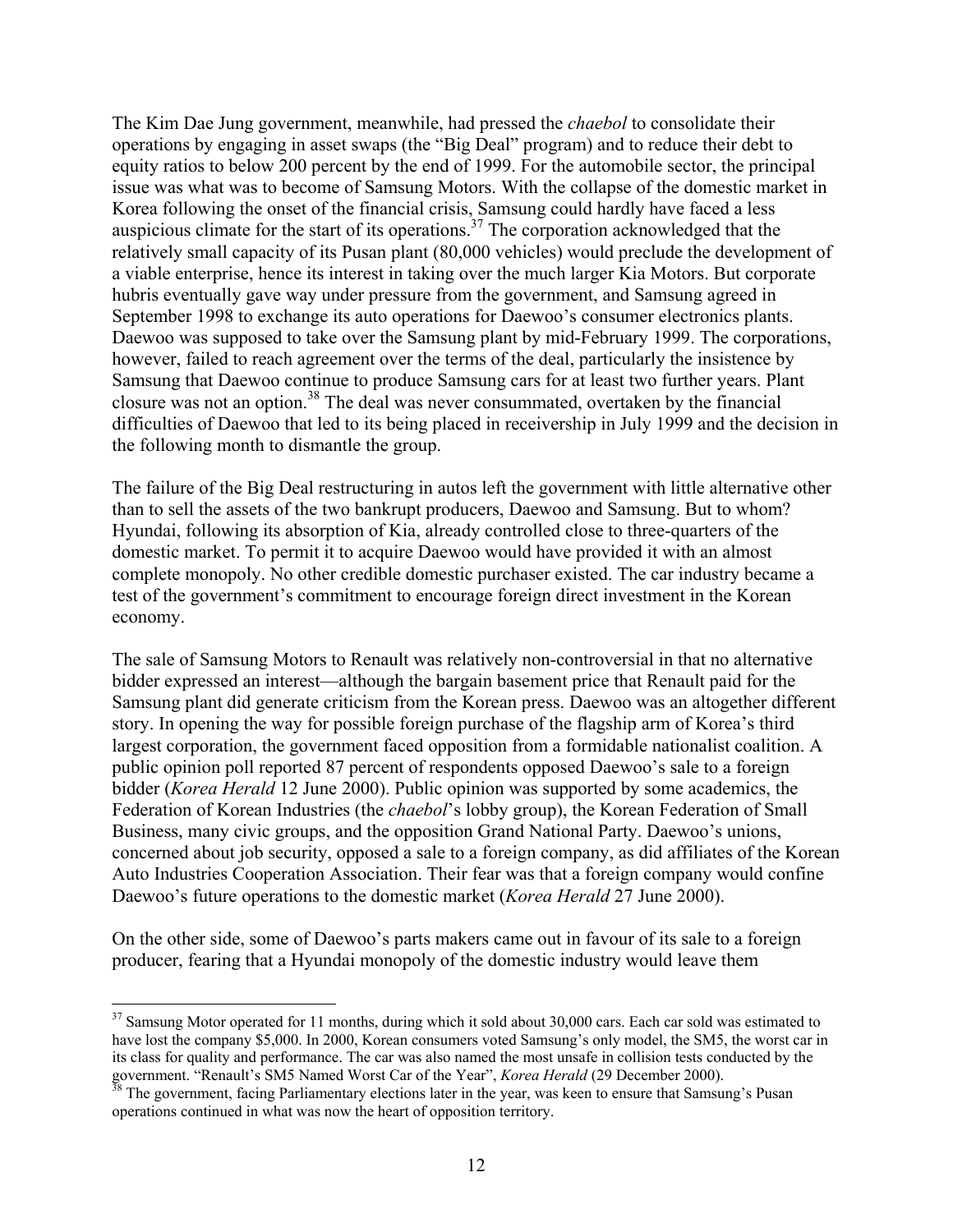vulnerable (*Korea Herald* 29 June 2000).<sup>39</sup> So, too, did many economists. But of critical importance was the hostility to a Hyundai takeover within key agencies of the state. On record as opposing a Hyundai takeover of Daewoo were the Minister of Finance and Economy, the stateowned Korean Development Bank (Daewoo's largest creditor), the chairman of the Fair Trade Commission, and several research agencies including the Korea Development Institute and the Korea Institute for International Economic Policy. The government eventually kept its nerve on the sale. It offered Ford an exclusive opportunity to negotiate for the purchase of Daewoo Motors, following Ford's making the highest bid for its assets in an auction at the end of June 2000.[40](#page-14-1) In September 2000, however, Ford announced that it would not proceed with the bid. The government turned to Daewoo's old partner, General Motors, which by the end of the year had still not determined the price it would offer for Daewoo's assets or, indeed, whether it would even proceed with a bid.

The financial crisis hastened what was probably inevitable—a consolidation of the Korean industry (the Hyundai-Kia merger) and the entrance of foreign companies (DaimlerChyrsler through its acquisition of ten percent of Hyundai, as well as Renault and possibly GM). The crisis thereby achieved the rationalization the state had failed to accomplish in three decades. The inability of the government to consolidate the industry pointed to the limits of state power in Korea when faced with an obdurate (and increasingly autonomous) private sector. And government followership at critical junctures in policy development suggested that the relationship between the state and auto producers was characterized as much by reciprocal consent as by state direction.<sup>41</sup>

How well will the Korean companies, especially those that are now under majority foreign ownership, fare in the increasingly global auto industry? One part of the answer may well lie in the extent to which these companies have developed their own technological capacities. The following section reviews this issue and the question: to what extent did three decades of government sponsorship of the industry — through a variety of technonationalist policies create technological autonomy?

### *The State and Technological Development in the Auto Industry*

Linsu Kim (1997) has documented Korea's impressive record of technological learning. The rapid development of the Korean auto industry and especially the increase in local content point to the skill of Korean companies and their engineers in acquiring, absorbing, applying and improving on imported technologies. Technological capabilities varied substantially across companies, however. And the experience of Korean companies in their relations with foreign partners casts a worrying shadow over the future of the industry.

<span id="page-14-0"></span><sup>1</sup> <sup>39</sup> Hyundai, unlike Daewoo, followed the Japanese model of subcontracting, establishing close relationships with a relatively small number of suppliers (who often produced solely for Hyundai). For discussion of the contrasts<br>between Hyundai and Daewoo in subcontracting, see Amsden and Kim (1989), and Amsden (1989, pp. 184-88).

<span id="page-14-1"></span> $^{40}$  The previous sale of Samsung to Renault had been viewed as improving Hyundai's chances of acquiring Daewoo by reducing concerns over a future monopoly. Hyundai had also entered into an alliance with DaimlerChrysler to purchase Daewoo, with DaimlerChrysler reported to be willing to finance 80 percent of a bid for Daewoo. DaimlerChrysler publicly had shown little interest in Daewoo, however; it was particularly enthusiastic about an opportunity to purchase 50 percent of Hyundai's commercial vehicle operation. 41 On reciprocal consent see Samuels (1987); on followership see Wade (1990).

<span id="page-14-2"></span>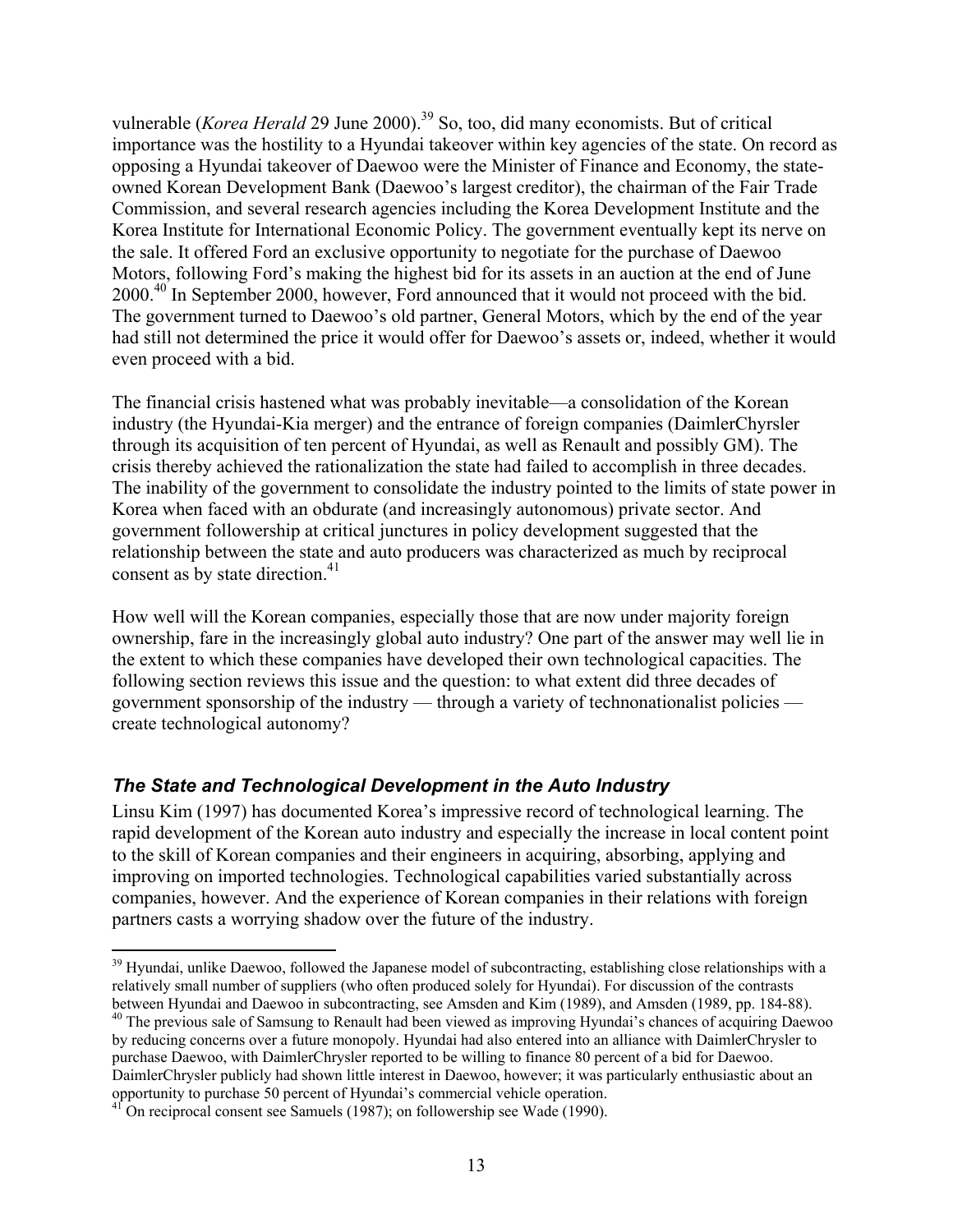Unlike the early development of the semiconductor industry, the state's role in the auto industry was confined to providing a supportive environment. As noted above, the state brought to bear the full panoply of industrial policies in support of auto producers. Even in the 1980s, it still provided subsidized loans and investment and tax incentives to car producers. By requiring production of a people's car and specifying local content requirements, it had played a directive role. Unlike the prominent role that the state played in the semiconductor industry,  $42$  however, state agencies did not themselves acquire and develop relevant technologies that were subsequently passed to the private sector. The state left the task of technology acquisition and development to the car companies.

The strategy for the acquisition of technology varied substantially across companies. Hyundai set out deliberately to avoid dependence on any one partner, to maintain its managerial autonomy, and eventually to achieve technological autonomy through its own research and development. In its early days, after the termination of an unhappy alliance with Ford, Hyundai rejected alliances with VW, Renault and Alfa Romeo because all sought participation in its management (Lew, 1992, fn. 25 p. 41). Although Mitsubishi became Hyundai's principal partner after taking a ten percent stake in the Korean company in 1981, Hyundai did not give up management control or its quest for alternative sources of technology. As Kim (1997) documents, Hyundai's success in technological development derived from its strategy of acquiring technologies in unpackaged form from multiple sources and integrating them in its own production. In the period to 1985, Hyundai licensed 54 foreign technologies from eight different countries (Hyun and Lee, 1989). And when no foreign supplier was willing to provide state-of-the-art engines, Hyundai eventually succeeded in developing its own. As a consequence of this strategy of fostering autonomy, Hyundai raised its local content more quickly than other Korean producers, and was free to elaborate its own export strategy.

The state may have encouraged Hyundai to avoid entangling alliances.<sup>43</sup> But whatever the state's rhetorical commitment to technonationalist strategies, it did nothing to prevent the other Korean companies from entering alliances that substantially impinged on their autonomy. Management participation by foreign partners were to impose severe constraints on other Korean assemblers. The most egregious example is Daewoo, in which GM had a fifty percent share from Daewoo's entry into the industry in 1978 until its termination of the partnership in 1992. Management control of GMK rested with GM until 1982. Consequently, GM determined technological sourcing, which, not surprisingly, came entirely from within its corporate empire. In comparison with Hyundai, Daewoo invested little in product and process improvements with the consequence that its overall performance was far inferior to that of its more independent competitor.<sup>44</sup>

<span id="page-15-0"></span> $42$  See Mathews (1999) and the chapter by Keller and Pauly in this volume on the state role in the development of Korea's semiconductor industry.<br><sup>43</sup> For discussion of this issue see Lew (1992, fn. 16, p. 86). Lew quotes a senior official who claims that the

<span id="page-15-1"></span>government convinced Hyundai not to enter into any agreements that would have impinged on its managerial autonomy. Other sources suggest, however, that Hyundai's management made an early decision not to enter into enter any alliance that constrained its freedom of action.<br><sup>44</sup> For more details see Amsden and Kim (1989).

<span id="page-15-2"></span>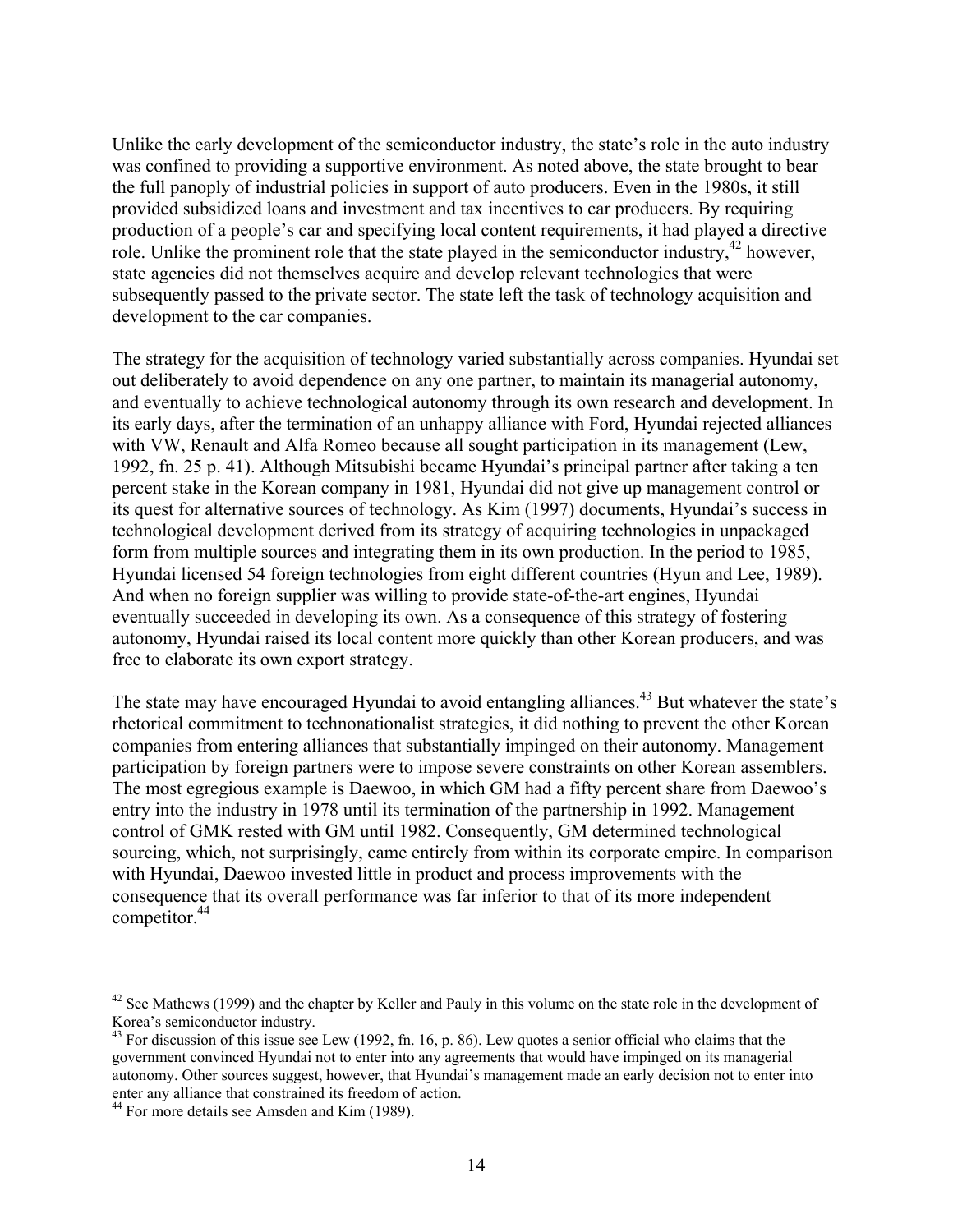Even after 1982, when Daewoo took over management control of the joint venture, the affiliation still placed significant constraints on the Korean partner. Daewoo's principal products were derived from GM's Opel division; these were widely regarded in Korea as embodying obsolete technology. And decisions on export markets rested with GM. Its refusal to allow Daewoo to market in Eastern Europe was the catalyst for the termination of the partnership in 1992. Daewoo subsequently attempted to make up for lost time by adopting Hyundai's strategy of diversifying its sources of technology. It bought engines from GM's Australian subsidiary, General Motors Holden, and transmissions from Germany's ZF group and from Japan. It also established a product development centre in Worthing in the United Kingdom, which employed over 300 workers, in an attempt to tap into European technological expertise. Although it had substantially improved its technological capabilities by the time of its demise, Daewoo still depended heavily on foreign suppliers for critical components.

Kia's record was in between the extremes occupied by Hyundai and Daewoo. As a company with longstanding experience in producing motorcycles and then trucks and buses, Kia succeeded in raising its local content substantially in the 1980s. Nonetheless, its principal export model depended wholly on Mazda's technology and, like Daewoo, it found its operations subject to the marketing decisions of a partner—in this instance, Ford. Displeasure with what it regarded as Ford's failure to promote its products adequately in the United States led Kia to attempt to establish its own dealer network there after 1993.

Finally, the most recent entrant to the Korean industry, Samsung Motors, had little opportunity to advance its technological competencies in the short period between its establishment and closure. It relied exclusively on technology supplied by its Japanese partner, Nissan.

The government's role in fostering technological autonomy and development had been more significant in the auto parts industry, to which it had also given subsidized finance. The emphasis was on building up the local industry through licensing and other partnerships with overseas firms in lieu of foreign direct investment. Dependence on foreign partners for technology nonetheless remained high. Between 1980 and 1986, Korean auto parts firms entered into 21 joint ventures and 160 technology licensing agreements, of which 60 percent were with Japanese companies (OECD, 1992, p.53). The auto assemblers themselves had been more significant sources of knowledge for their component suppliers than had the government as they worked closely with subcontractors on quality improvement and control.

In short, while the pursuit of technonationalist strategies in the auto industry had the desired result of promoting several national champions in this complex industrial sector, the policies were of limited effectiveness in fostering technological autonomy. As Richard Samuels suggested at the conference at which this paper was first presented, the end product of three decades of government promotion of the auto industry in Korea was a "porous" technonationalism. The ongoing dependence on foreign firms for technology (and, in some cases, marketing channels) was far from the technonationalist ideal.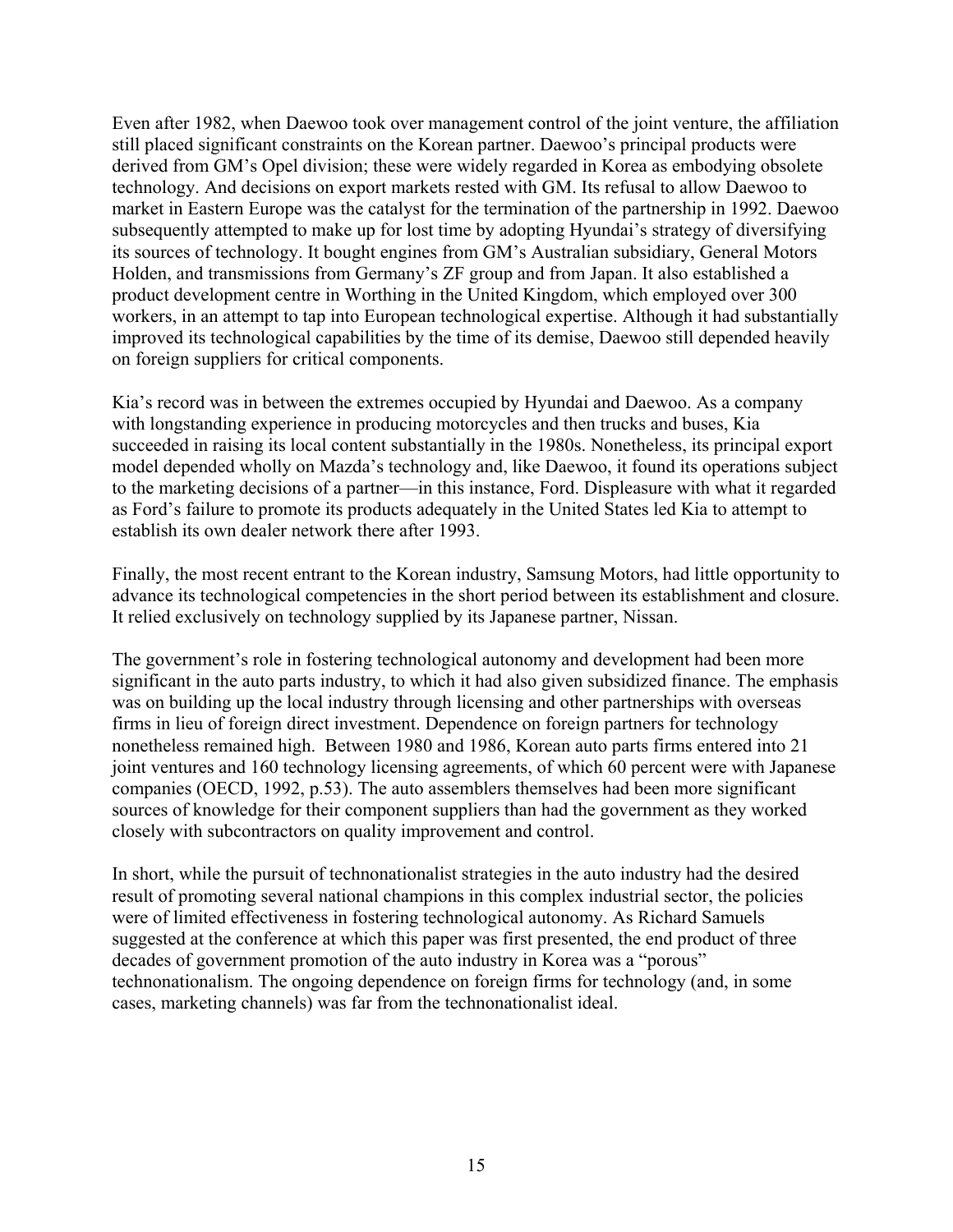## **Conclusion**

 $\overline{a}$ 

The Korean auto industry has undergone profound change within the space of three years. The industry's structure has been transformed from five national companies to one in which only a single company is still under Korean control—and even this company, Hyundai, now has ten (possibly soon to be fifteen) percent foreign equity in its auto operations, and fifty percent in its commercial vehicle subsidiary. Whatever autonomy the Korean industry enjoyed before the financial crisis has largely disappeared. It is no longer a national industry.

What will be the future of Korean plants in an industry with substantial worldwide surplus capacity, an industry where intense competition occurs not only between firms but also within them as individual plants seek to consolidate their roles as preferred production locations? What can Korean companies bring to the new alliances? Is there an advantage in the auto industry to the label "made in Korea?"

Unlike their counterparts in the electronics sector, Korean companies in the automobile industry have few cutting edge technologies coveted by foreign partners. Hyundai may be a partial exception to this generalization but even its domestically-designed engines, a breakthrough in technological autonomy for a Korean auto producer, are unlikely to be of interest to DaimlerChrysler except for cars produced in Korea. Hyundai's research and development remain low by international standards: expenditures are less than one-third of the level of those of Toyota (*Korea Herald* 10 February 2000).

The rapid expansion of productive capacity in the 1990s, however, did furnish the Korean producers with state-of-the-art plants (some domestic and others located abroad) that are of interest to global companies seeking a low-cost production base for the Asian region (and a means of penetrating the Korean market itself, currently still the second largest Asian market after Japan).<sup>45</sup> Korea is strategically placed for producers to take advantage of the liberalization of the car market in China that is scheduled to occur following China's entry into the WTO.<sup>[46](#page-17-1)</sup> Productivity and quality control in the Korean industry remain substantially below that of Japan, however; whether the new foreign owners will be able to bring their Korean plants up to world best practice remains to be seen.

For Samsung, the future appears clear cut. Renault will use the plant to produce Nissan cars for the Korean market—with some possibilities of export to other parts of Asia in the future, although this will depend on plans for Nissan plants within Japan. For Daewoo, the outlook is far less clear, not least because GM had not completed the negotiations for its acquisition at this writing. Daewoo's models have a particularly poor reputation for quality in the United States so

<span id="page-17-0"></span><sup>&</sup>lt;sup>45</sup> Cars produced within Korea are also likely to face increased competition in the domestic market following the lifting of the ban on imports from Japan with the ending in July 1999 of the government's import source diversification scheme (essentially a measure aimed at curtailing Japanese imports). Japanese companies previously could only export to Korea cars from their American transplants.

The entry of Ford and DaimlerChrysler into Korean production may facilitate imports from the US, and reduce the ongoing complaints from the USTR to the Korean government on the allegedly closed nature of the Korean market.<br><sup>46</sup> China's auto tariffs are scheduled to drop from 100 percent to 25 percent over five years as part of the WTO

<span id="page-17-1"></span>accession deal. Korean cars are currently produced at lower cost than those by joint ventures in China (*Business Week* 24 January 2000).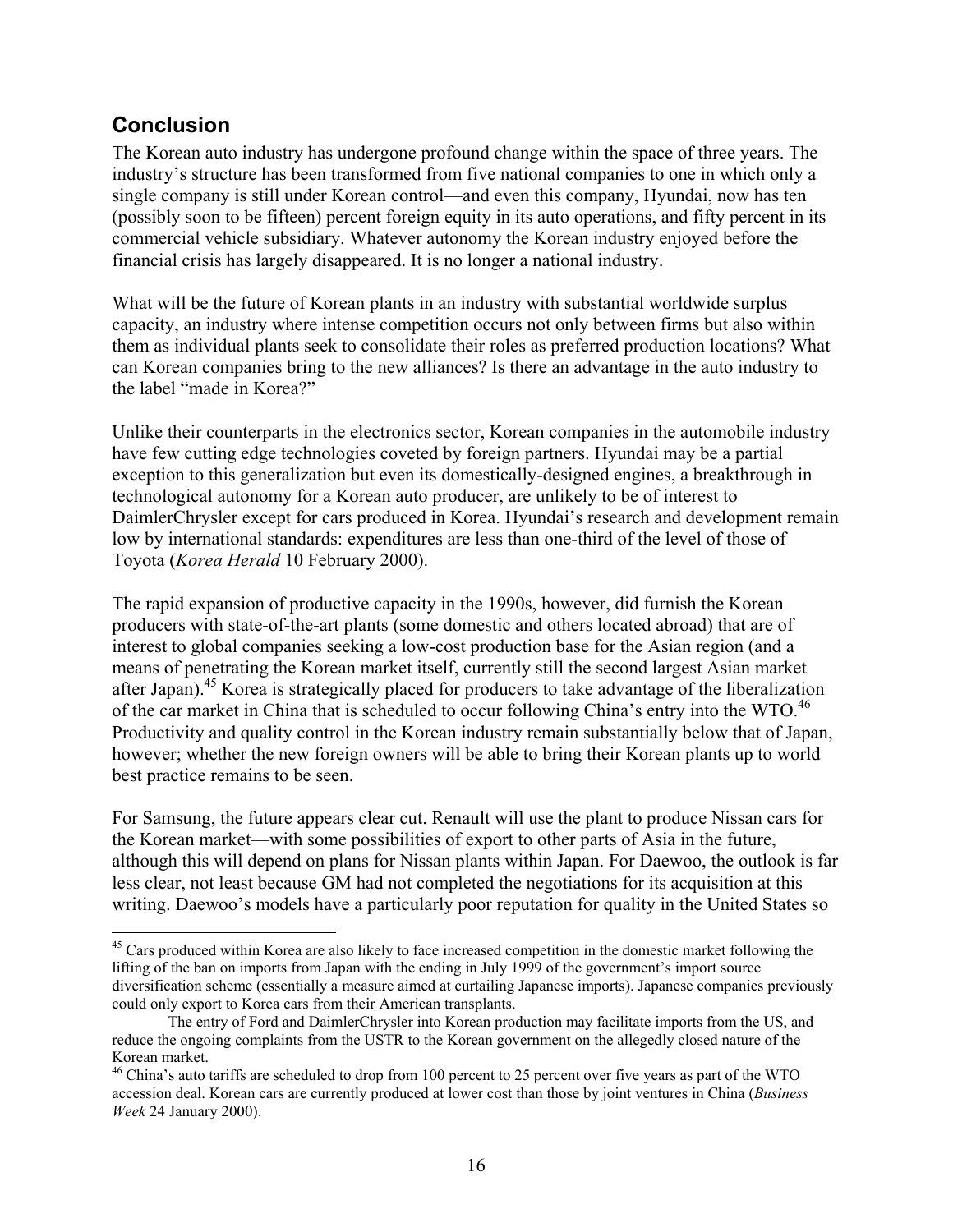it is unlikely that GM would continue to export them to that market, least of all under the Daewoo badge. And Daewoo's East European plants are likely to lose their linkage with Korea, becoming merely another cog in the GM empire. The concerns of the economic nationalists that a foreign-owned Daewoo may be confined by its new owners to producing for the domestic market may yet be realized. The name of the game in recent rationalizations has been costcutting through plant closures and downsizing (evident, for instance, in GM's actions in Europe, and especially in Renault's restructuring of Nissan's operations). Plant closures and job losses among the Korean auto assemblers have been politically unacceptable to date but will be an unavoidable if uncomfortable consequence of internationalising the domestic industry.

The most intriguing issue is the future of Hyundai in its partnership with DaimlerChrysler. Hyundai can fill a significant gap in the DaimlerChrysler product range as a producer of small cars. Besides provided an instrument for launching a joint bid for Daewoo, another intention behind the DaimlerChrysler alliance with Hyundai was the co-production of a subcompact "world car." Hyundai is scheduled to produce from the first half of 2002 from 300 to 350 thousand units domestically, and a further 100 to 150 thousand in a new Chinese plant in a total worldwide production of the vehicle of between 750 thousand to one million units. Production at these levels would still leave Hyundai with significant capacity to produce its own models; the partnership with DaimlerChrysler may provide new marketing possibilities through badge engineering arrangements.<sup>[47](#page-18-0)</sup>

Joint ventures between Korean companies and foreign partners have an unhappy history, however. Foreign partners have refused to supply their Korean associates with state-of-the-art technologies, and have restricted their overseas marketing. The unwillingness of American and Japanese companies to supply contemporary technologies may have its roots in fears that they would lose control of them in ventures where they were minority partners, especially in a country with a notorious lack of respect for intellectual property rights. With Renault and Ford having majority control of Samsung and Daewoo respectively, this issue may be resolved for these companies. For Hyundai in its relationship with DaimlerChrysler, it may still prove problematic — as may marketing arrangements for the new world car.

A critical question for the long-term prosperity of the industry in Korea is the future of the parts industry. Worldwide, the auto components industry has experienced the same consolidation and restructuring as car assemblers—in part because suppliers are being squeezed in an increasingly oligopolistic industry. The emphasis has again been on economies of scope and economies of scale with companies expected to sell complete modules — on a global basis. The assemblers

1

<span id="page-18-0"></span><sup>&</sup>lt;sup>47</sup> For instance, in July 2000 Hyundai announced that its 'Atoz' model would be re-badged for sale under the Dodge label in Mexico, thereby opening up a new market to the Korean producer. The Mexican market had previously been closed to Korean companies because they had no local production facilities (*Korea Herald* 13 July 2000).

Contrary to the expectations of many foreign observers of the Korean industry, Hyundai has succeeded in turning around Kia's performance in a remarkably short period. Domestic sales in 1999 were up 125 percent on the previous year; for the first time in a decade, Kia Motors made a net profit. This was helped by creditors writing off or converting to equity most of its debts, so that the ratio of interest payments to sales revenue was slashed to 1.6 percent. Moreover, the company shed one third of its previous workforce of 44,000.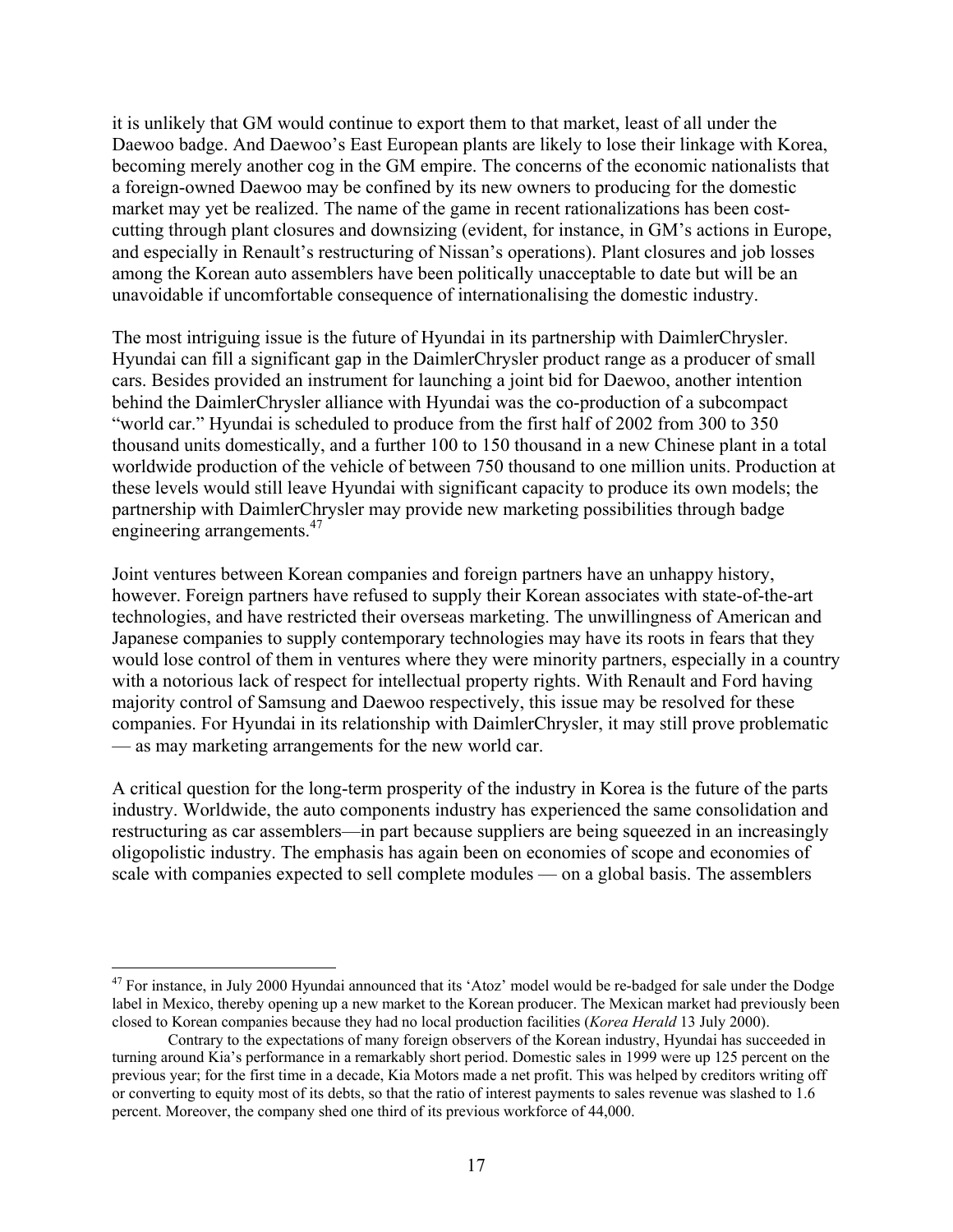have moved to reduce the number of tier one suppliers, which has been cut in half in the last few years.[48](#page-19-0) 

The Korean components industry is not well prepared for competing in this new environment. Parts companies typically are small, and have traditionally been tied to one assembler.<sup>[49](#page-19-1)</sup> Component manufacturers unlike the assemblers have had little success in exporting: imports of components exceed exports by a margin of more than 2.5 to  $1.^{50}$  It is at this level of the Korean auto industry that government initiatives to improve the national innovation system, analysed by Linsu Kim in his contribution to this volume, may be most effective.

What does the Korean experience in autos tell us about the pursuit of technonationalist strategies in a globalized economy? A fundamental point is that the technonationalist strategies adopted to promote the Korean industry were employed at a specific stage in the evolution of the postwar geopolitical and economic systems.<sup>51</sup> State policies that excluded imports and foreign firms from the domestic market, and which provided substantial funding to subsidize exports, were significant factors in the success of the industry. The capacity of the Korean state to pursue such strategies of aggressive economic nationalism was grounded in a particular geopolitical context, and in an international trading regime that at that time was invested with limited powers of monitoring and enforcement.

The contexts have changed dramatically. It was no coincidence that Korean auto companies were encountering severe difficulties in the 1990s even before the onset of the financial crisis. Korean companies faced a world in which the global industry was consolidating at an unprecedented rate. Economies of scale and scope were becoming ever more important. It was also a world in which the Korean government was under intense pressure from major trading partners and the international economic organizations to open up the closed domestic auto market. Their response was to embark on a scramble to achieve scale economies through a reckless program of expansion. This policy may have succeeded in an earlier era when the state had both the will and capacity to bail them out. The approach, however, was an unlikely one in the new environment where membership in the OECD and the WTO added to pressures from trading partners for liberalization. External factors placed unprecedented constraints on the autonomy of government policy-making.

More than the external context that had changed, however. The domestic environment was no longer conducive to the pursuit of technonationalist policies. Although the Korean public remained supportive, as did several major lobby groups including Korea's powerful trade unions, the agencies of the state were divided as never before. By the early 1990s, the economic rationalists had gained the upper hand—even though it took the financial crisis and the advent of

<span id="page-19-0"></span><sup>1</sup> 48 'The Automotive Sector: Driving a Hard Bargain' *Acquisitions Monthly* (July 1998) [http://www.acquisitionsmonthly.co.uk/magazine/html/july\_1998\_cover\_story.htm].<br><sup>49</sup> Samsung had to create a supplier network from scratch as Hyundai and Daewoo prohibited their subcontractors

<span id="page-19-1"></span>from supplying the new entrant to the industry. Renault has stated publicly that it has given no undertakings to support the existing Samsung components suppliers.<br><sup>50</sup> In 1996, the last year before the onset of the financial crisis, Korean auto parts companies had exports less than

<span id="page-19-2"></span>half the value of those from their Taiwanese counterparts (Noble, 1996, fn. 103).<br><sup>51</sup> For further consideration of the significance of context in the success of industrial policies in East Asia see

<span id="page-19-3"></span>Matthews and Ravenhill (1994).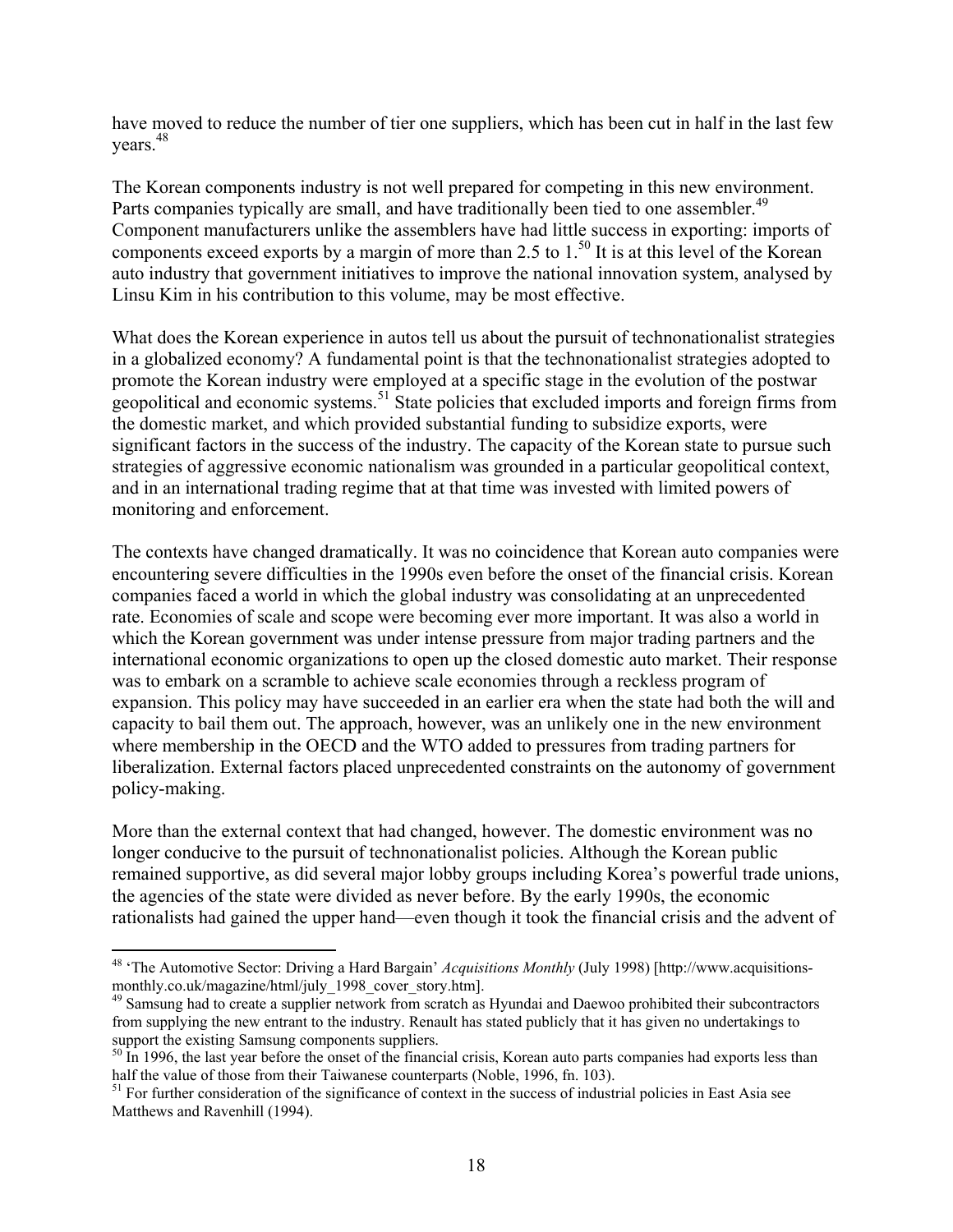a new administration, whose leader, President Kim Dae-Jung previously had enjoyed few ties to Korea's large companies, to make the decisive break with the economic nationalist past and open up the economy to foreign investment.

The internationalization of the Korean economy occurred prematurely for Korea's car companies. Korean auto companies, for all their progress over the previous quarter of a century, had not succeeded in becoming the leaders of the pack—unlike their counterparts in the semiconductor industry. Only Hyundai had developed a significant degree of technological independence—and even its products still bore the stigma of negative brand association in the markets of industrialized economies. Whether Hyundai or Daewoo, with its strategy of concentrating on emerging country markets, could have enhanced their technological autonomy in more favourable circumstances is a moot point. Not only did they face intricate technological challenges but the auto industry also—unlike electronics—remains a substantially imbalanced playing field, in which various formal and informal barriers, particularly in the markets of the EU and Japan, restrict the access of foreign producers. The Korean government may continue to reinforce with various official barriers the obstacles posed to foreign penetration of the domestic car market by the nationalist urge to "buy Korean." But most of the technonationalist armory that it previously was able to deploy is now bare.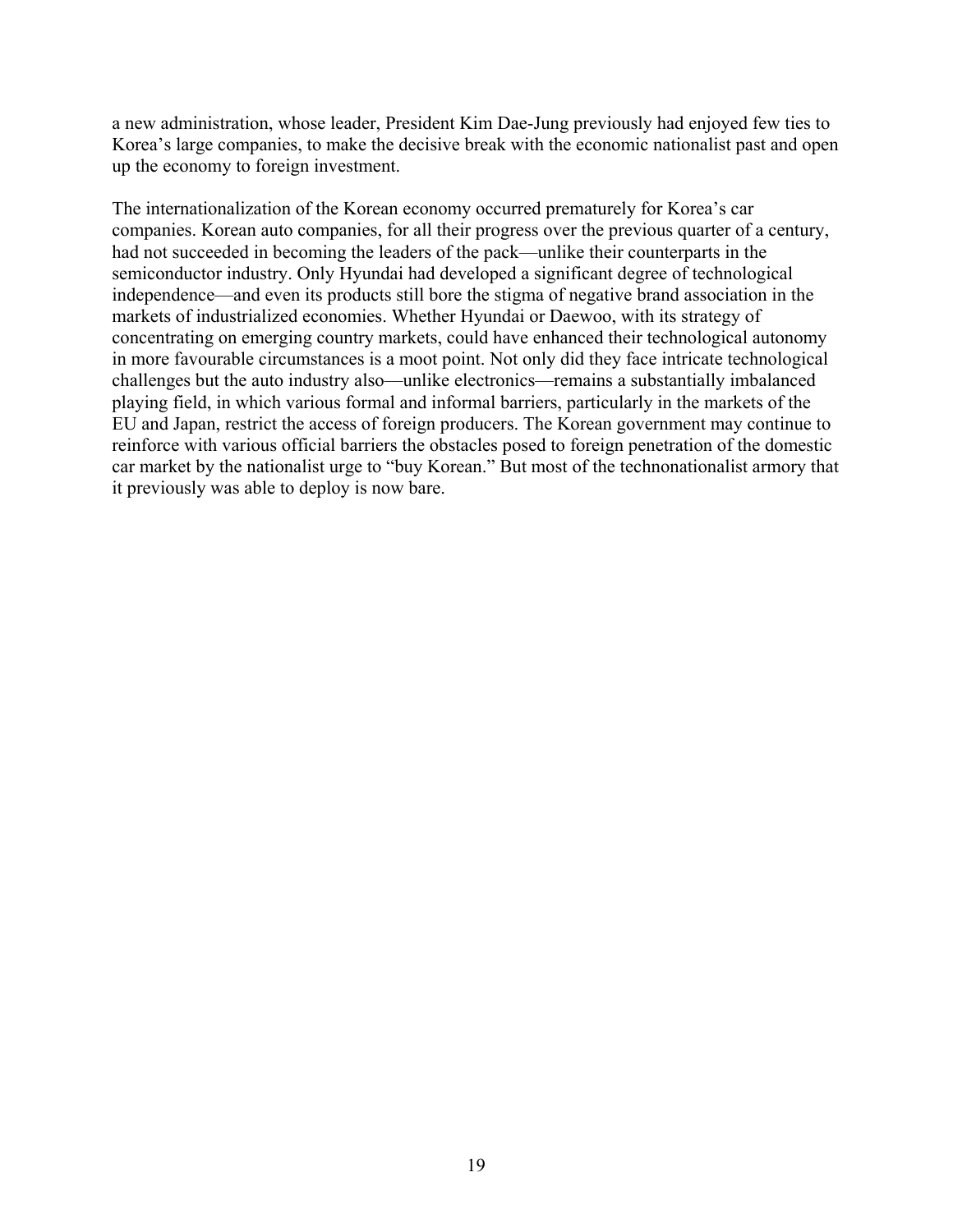Table One: Partners in the Korean Auto Industry Pre and Post Crisis

#### **Pre-Crisis Post-Crisis**

- Daewoo GM?\*
- Hyundai Mitsubishi 4.8% DaimlerChysler 10%\*\* Mitsubishi 4.8%
- Kia Ford 9.4% Hyundai Group 51% Mazda 6.7% (of which Hyundai Hyundai Motor 5% Motors 40%)
- Samsung Pan Pacific Investments 31% Renault 70.1% Samsung Group 19.9% Misc. creditors 10%
- Ssangyong Daimler-Benz 2.4% Daewoo 53.5%

\*At the time of writing (January 2001), GM was still investigating Daewoo's books and had yet to indicate whether it would proceed with a bid for some or all of Daewoo's assets \*\* DaimlerChrysler was reported in January 2001 to be seeking to increase its shareholding in Hyundai Motors to 15 percent.

*Source*: compiled from various newspaper reports.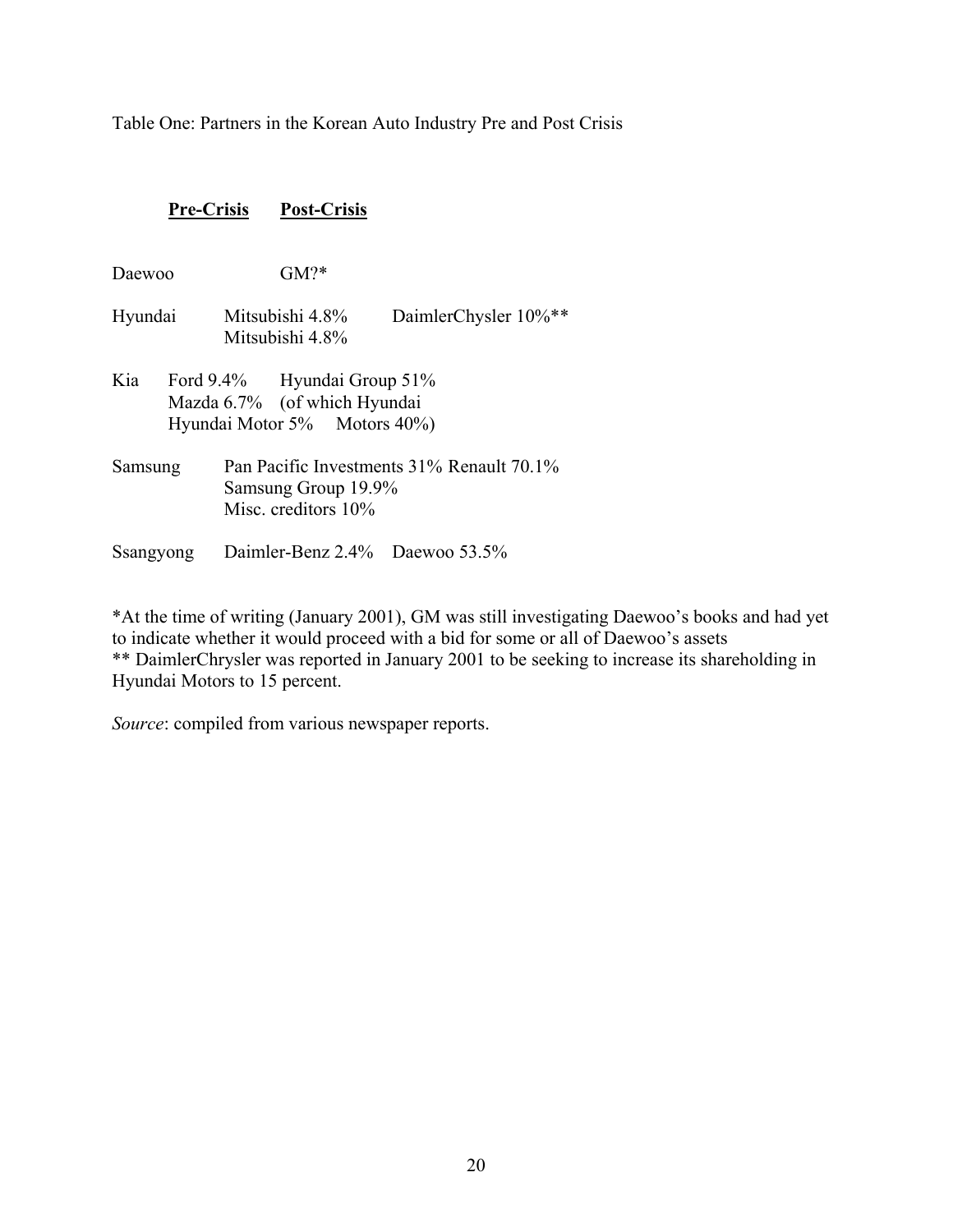#### **REFERENCES**

Amsden, Alice H. (1989) Asia's Next Giant: South Korea and Late Industrialization. New York: Oxford University Press.

Amsden, Alice H., and Linsu Kim (1989) "A Comparative Analysis of Local and Transnational Corporations in the Korean Automobile Industry." Management Behind Industrialization: Readings in Korean Business eds. Dong-Ki Kim and Linsu Kim. Seoul: Korea University Press, 579-96.

Arnold, Walter (1989) "Bureaucratic Politics, State Capacity, and Taiwan's Automobile Industrial Policy." Modern China 15,2 (April): 178-214.

Bennett, Douglas C., and Kenneth E. Sharpe (1985) Transnational Corporations Versus the State: The Political Economy of the Mexican Auto Industry. Princeton, N.J.: Princeton University Press.

Borensztein, Eduardo, and Jong-Wha Lee (1999) "Credit Allocation and Financial Crisis in Korea". Washington, D.C.: International Monetary Fund, Research Department Working Paper WP/99/20, February.

Chang, Ha-Joon, Hong-Jae Park, and Chul Gyue Yoo (1998) "Interpreting the Korean Crisis: Financial Liberalisation, Industrial Policy and Corporate Governance." Cambridge Journal of Economics 22,6 (November): 735-46.

Doner, Richard F. (1991) Driving a Bargain: Automobile Industrialization and Japanese Firms in Southeast Asia. Berkeley, Ca.: University of California Press.

Hyun, Young-Suk, and Jinjoo Lee (1989) "Hyundai Motor Company: Self-Reliance Strategy and Growing Challenges." Management Behind Industrialization: Readings in Korean Business eds. Dong-Ki Kim and Linsu Kim. Seoul: Korea University Press, 516-39.

International Monetary Fund (1998) "Republic of Korea: Selected Issues". Washington, D.C.: International Monetary Fund, Staff Country Report 98/74, August.

Kim, Linsu (1997) Imitation to Innovation: The Dynamics of Korea's Technological Learning. Boston, Ma.: Harvard Business School Press.

Lew, Seok-Jin. "Bringing Capital Back In: A Case Study of the South Korean Automobile Industrialization." Ph.D. Thesis. Yale University, 1992.

Lew, Seok-Jin (1999) "Democratization and Government Intervention in the Economy: Insights on the Decision-Making Process from the Automobile Industrial Policies." Democracy and the Korean Economy eds. Jongryn Mo and Chung-in Moon. Stanford, Ca.: Hoover Institution Press, 135-170.